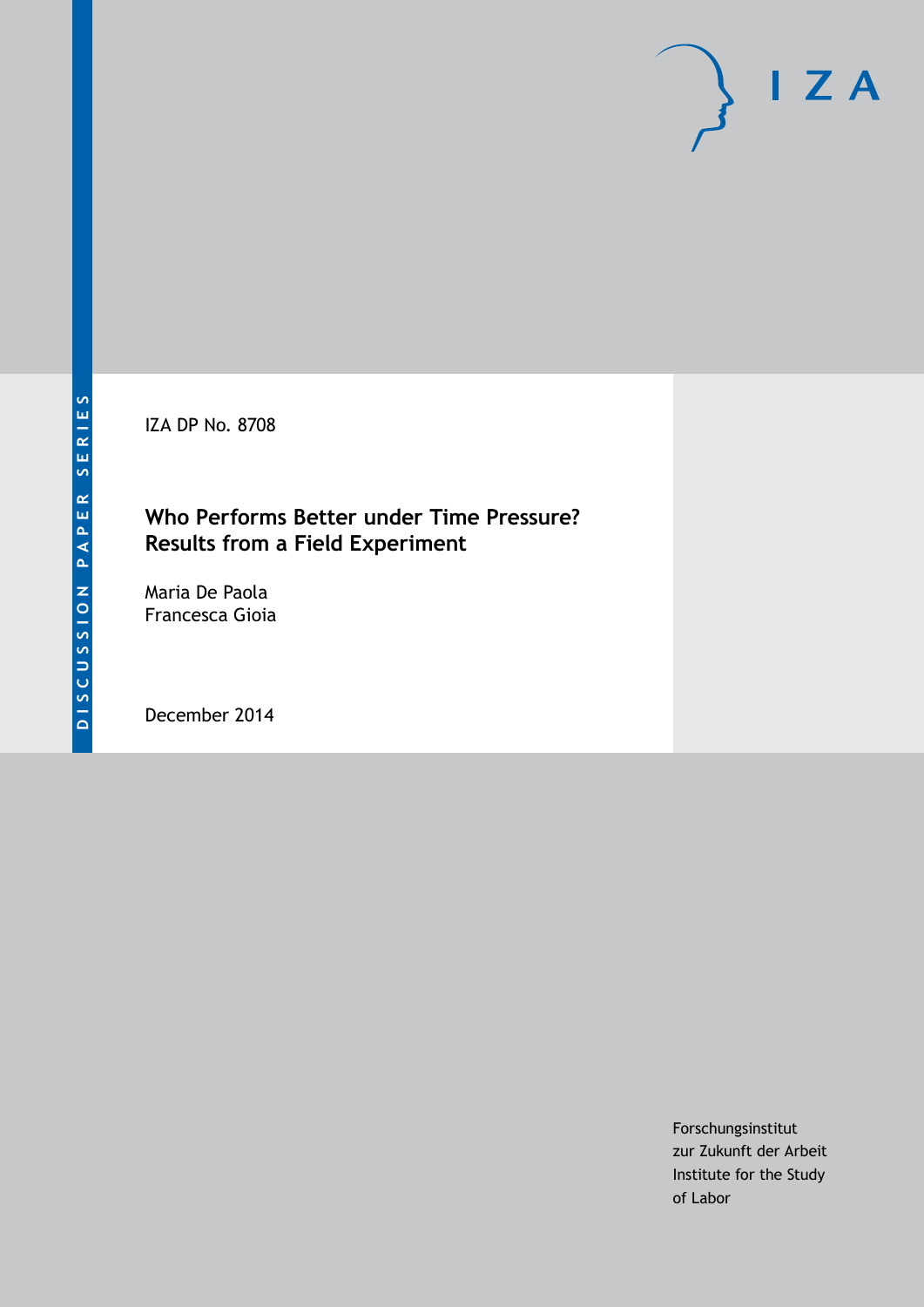# **Who Performs Better under Time Pressure? Results from a Field Experiment**

## **Maria De Paola**

*University of Calabria and IZA*

## **Francesca Gioia**

*University of Edinburgh*

Discussion Paper No. 8708 December 2014

IZA

P.O. Box 7240 53072 Bonn Germany

Phone: +49-228-3894-0 Fax: +49-228-3894-180 E-mail: [iza@iza.org](mailto:iza@iza.org)

Any opinions expressed here are those of the author(s) and not those of IZA. Research published in this series may include views on policy, but the institute itself takes no institutional policy positions. The IZA research network is committed to the IZA Guiding Principles of Research Integrity.

The Institute for the Study of Labor (IZA) in Bonn is a local and virtual international research center and a place of communication between science, politics and business. IZA is an independent nonprofit organization supported by Deutsche Post Foundation. The center is associated with the University of Bonn and offers a stimulating research environment through its international network, workshops and conferences, data service, project support, research visits and doctoral program. IZA engages in (i) original and internationally competitive research in all fields of labor economics, (ii) development of policy concepts, and (iii) dissemination of research results and concepts to the interested public.

<span id="page-1-0"></span>IZA Discussion Papers often represent preliminary work and are circulated to encourage discussion. Citation of such a paper should account for its provisional character. A revised version may be available directly from the author.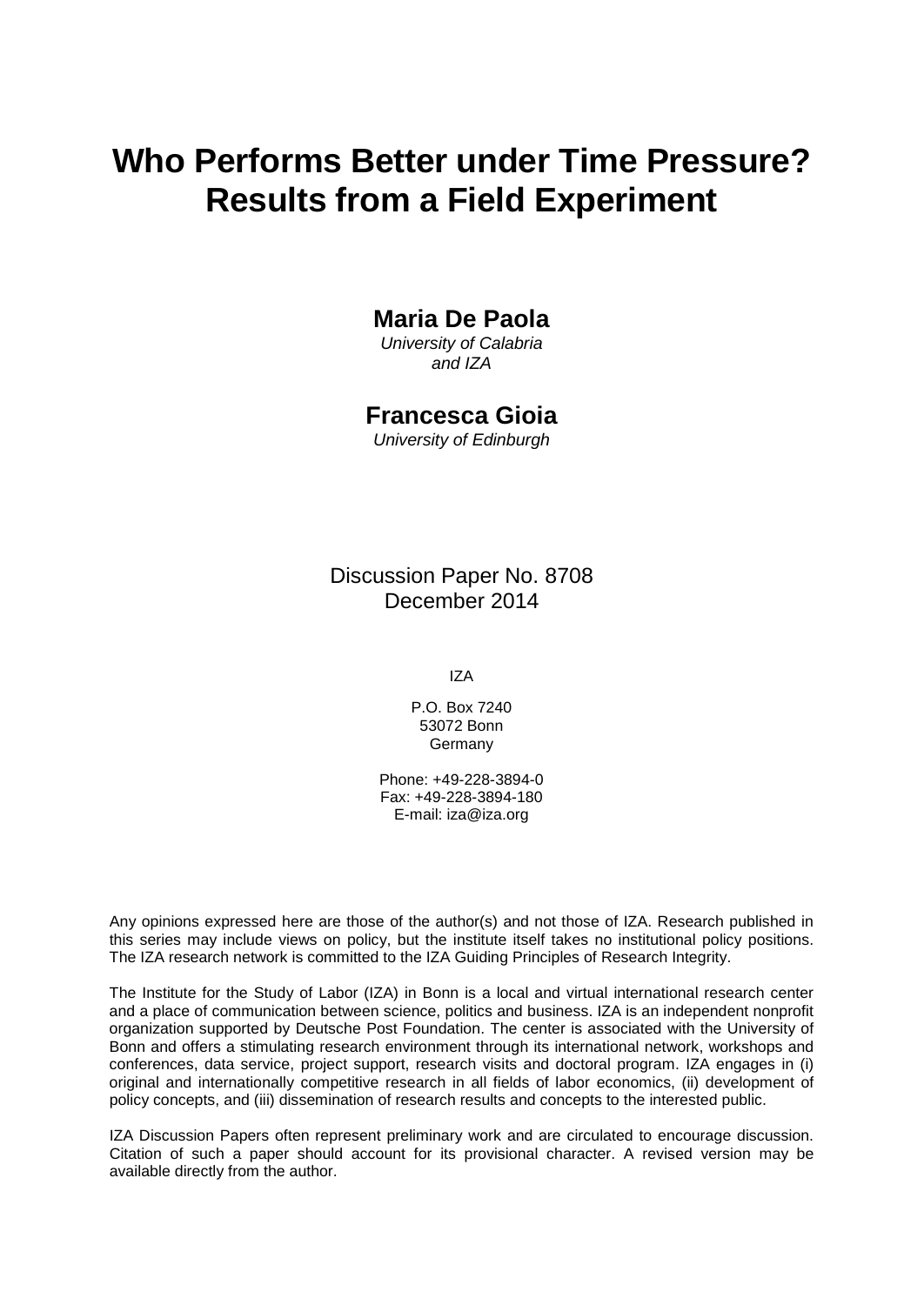IZA Discussion Paper No. 8708 December 2014

## **ABSTRACT**

## **Who Performs Better under Time Pressure? Results from a Field Experiment[\\*](#page-1-0)**

We investigate whether and how time pressure affects performance. We conducted a field experiment in which students from an Italian University are proposed to choose between two exam schemes: a standard scheme without time pressure and an alternative scheme consisting of two written intermediate tests, one of which to be taken under time pressure. Both exam schemes consist of a verbal and a numerical part, each carrying half of the total marks. Students deciding to sustain the alternative exam are randomly assigned to a "time pressure" and a "no time pressure" group. Students performing under time pressure at the first test perform in absence of time pressure at the second test and vice versa. We find that being exposed to time pressure exerts a negative and statistically significant impact on students' performance both at the verbal and at the numerical task. The effect is driven by a strong negative impact on females' performance, while there is no statistically significant effect on males. Gender differences in handling time pressure are relevant only when dealing with the verbal task. Using data on students' expectations, we also find that the effect produced by time pressure on performance was correctly perceived by students. Female students expect a lower grade when working under time pressure, while males do not.

JEL Classification: C93, D03, I23, J71

Keywords: time pressure, time constraints, gender differences, student performance

Corresponding author:

Maria De Paola Department of Economics, Statistics and Finance University of Calabria Via Ponte Bucci 87036 Arcavacata di Rende (CS) Italy E-mail: [m.depaola@unical.it](mailto:m.depaola@unical.it)

We are grateful to the Dean of the Faculty of Economics at the University of Calabria for allowing us to carry out the experiment, to Sara Laurita and Antonella Caparelli for providing us the data on students' characteristics. We would like to thank Daniele Checchi, Marco Leonardi, Giuseppe Rose, Vincenzo Scoppa and seminar participants at the University of Calabria for useful comments and suggestions. Financial support from Economic and Social Research Council is gratefully acknowledged.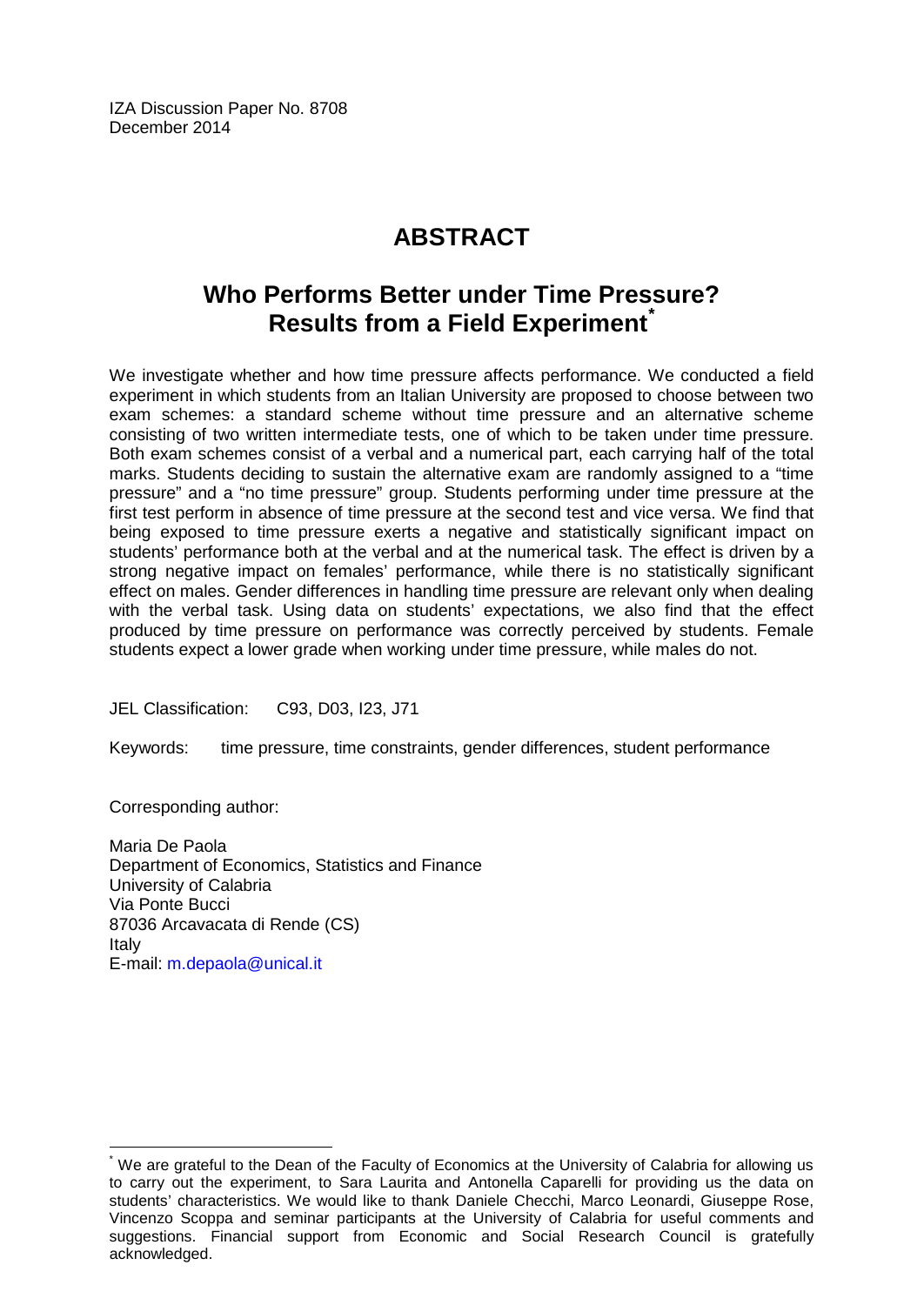## *1. Introduction*

Economic decisions are often taken under time pressure. Individuals taking part in negotiations and having to decide quickly whether to accept or refuse an offer experience time pressure; so do people buying products which are available only in limited quantity. Trading decisions in financial markets are also subject to severe time pressure. Similar pressure is faced in many occasions by managers deciding about business strategies or by people bidding in auctions. Researchers themselves face time pressure in their activity since someone else could come up with the same idea.

Performance in such jobs is likely to be affected by the stress arising from the need to cope with limited time. In our paper we look at a real life situation, that is students sitting their final exam, to investigate how and to what extent being exposed to time pressure affects individual performance and whether there is heterogeneity in the ability to handle time pressure.

The psychological literature has long investigated the effects produced by time pressure on individual decisions showing that time pressure is detrimental for decision quality (Diederich, 1997; Busemeyer and Diederich, 2002; Diederich and Busemeyer, 2003). Such a negative effect of time pressure is related to the worsening of the reasoning process and to individuals' tendency to ignore important information and rely on heuristics (Kruglanski and Freund, 1983; Gigerenzer et al., 1999; Rieskamp and Hoffrage, 2008).

In spite of the importance that time pressure has in many economic decisions, economists have typically ignored this issue. Only recently, a small number of papers has devoted attention to the impact of time pressure on individual decisions. Kocher and Sutter (2006) run a laboratory experiment using the beauty-contest game to investigate the existence of a trade-off between the quality of decision-making and time pressure and the effect exerted by time-dependent incentive schemes on such a trade-off. They show that, in absence of a time-dependent incentive scheme, the depth of reasoning decreases under time pressure even in interactive contexts. Similarly, Sutter et al. (2003) examine the effects of time pressure on bargaining behavior in an ultimatum game, showing that time pressure has high efficiency costs by leading to significantly higher rejection rates of offers, despite the effect vanishes with repetition. Kocher at al. (2013) and Bollard et al. (2007) find that time pressure changes individual attitudes toward risk. In addition, time pressure can change individual behavior by rising physiological stress, which in turn increases risk taking (Starcke et al., 2008; Putman et al., 2010; Buckert et al., 2014) and inhibits strategic thinking (Leder et al., 2013).

Even less is known on gender differences in response to time pressure. Some physiological studies (see Voyer, 2010 for a review) show that in some cognitive tests (such as mental rotation tasks) gender differences in favor of men are significantly larger when the task is administered with time constraints compared to when such constraints are absent. Shurchkovy (2012) shows that among factors that make women less effective than men in certain competitive environments (Gneezy, Niederle, and Rustichini, 2003; Niederle and Vesterlund, 2007) a crucial role is played by the ability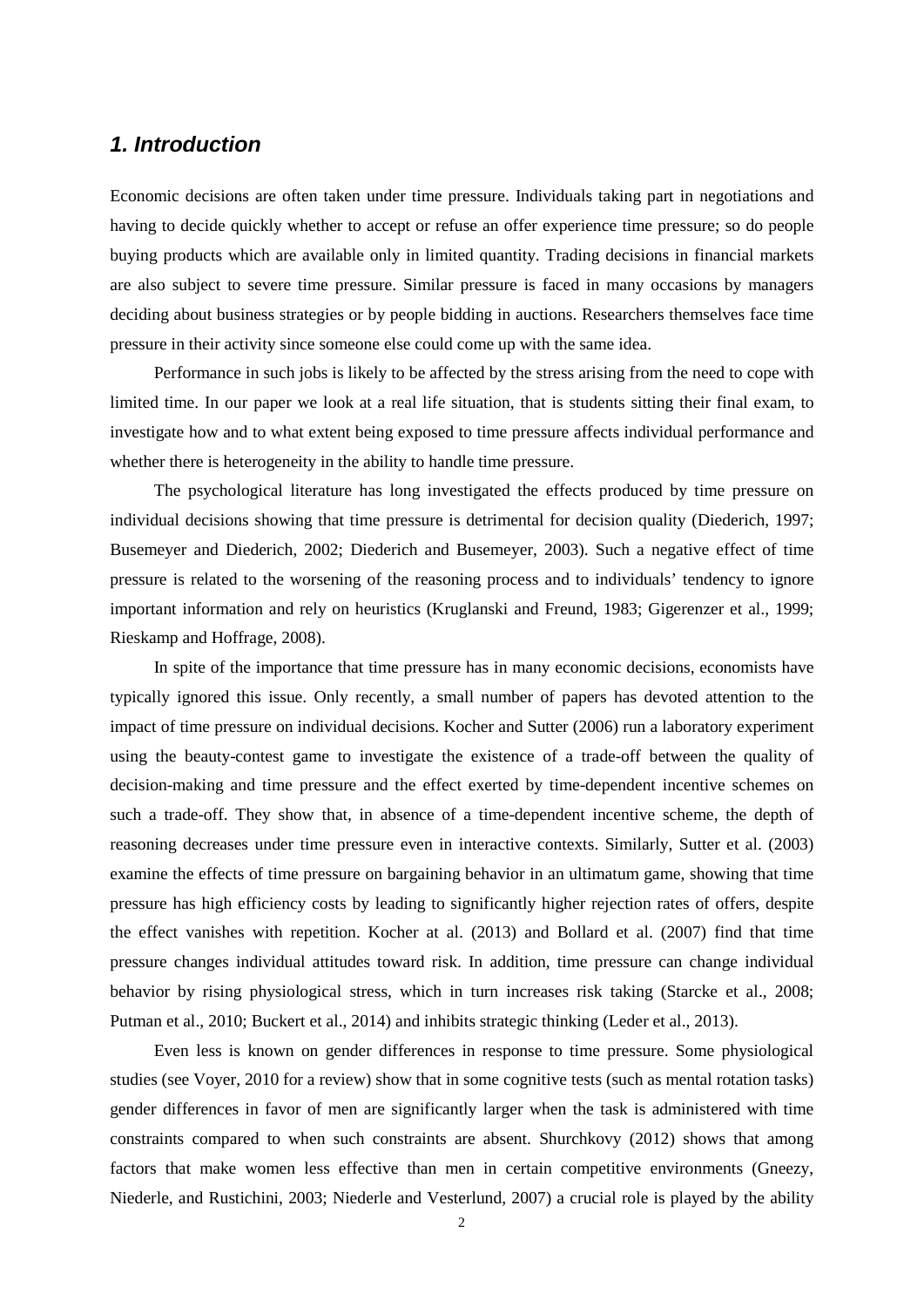to handle time pressure. In a laboratory experiment, she finds that gender inequality in performance is due to men and women reacting differently to time pressure: women perform significantly better than men in competitive verbal tasks without time constraints.

In this paper, we provide new evidence both of a negative impact of time pressure on individual performance and of gender differences in handling time pressure.

Understanding whether males and females react differently to time pressure is relevant in trying to explain why women, even if as educated as men, continue to be heavily under-represented in many professions involving risky and high-pressure activities, such as executives, financial traders, entrepreneurs etc. An increasing literature documents how gender differences in preferences have a role in explaining gender differences in economic and social outcomes (Croson and Gneezy, 2009; Bertrand, 2010; Niederle and Vesterlund, 2011). Adding to this literature, in our work we focus on gender differences in the ability to face time pressure: these differences, as those in attitudes towards competition, risk aversion, time and social preferences, already widely investigated by the economic literature, might help at explaining job sorting and labor market outcomes.

However, compared to many of the existing works on gender differences in preferences (and all the few papers dealing with time pressure) that rely on laboratory experiments, we run a field experiment allowing us to observe individuals in a real life environment, in which they have strong incentives to perform well.

Our experiment has involved 220 students enrolled in an economic undergraduate course at the University of Calabria in the academic year 2013-2014. At the beginning of the course, students were given the opportunity to choose whether to sit their final exam according to the standard scheme (consisting of a single test on the whole program to be taken at the end of the course) or to an alternative scheme consisting of two intermediate tests (to sit right after the first half of the course and at the end of it, respectively) one of which to be taken under time pressure. More precisely, for each intermediate test, there was a treatment group having to take the exam under "time pressure", that is in half an hour, and a control "no time pressure" group with a time limit of one hour. Students assigned to the "time pressure" group at the first test were assigned to the "no time pressure" group at the second test and viceversa. Time limits were decided based on our previous experience in order to create the conditions of time pressure and absence of time pressure, respectively. Answers given by students participating in the experiment to a question included in an ex-post survey, asking their opinion about the time limits faced at each test, confirmed our evaluation.

Students deciding to sit the exam under the alternative scheme could switch back to the standard exam at any point. Both the standard exam and the intermediate tests had the same structure and were composed by the same number of questions, some requiring verbal answers and some requiring numerical and graphical solutions.

Students who joined the experiment (by deciding to sit the exam according to the alternative examination scheme) were randomly assigned (on the basis of a stratified assignment procedure) to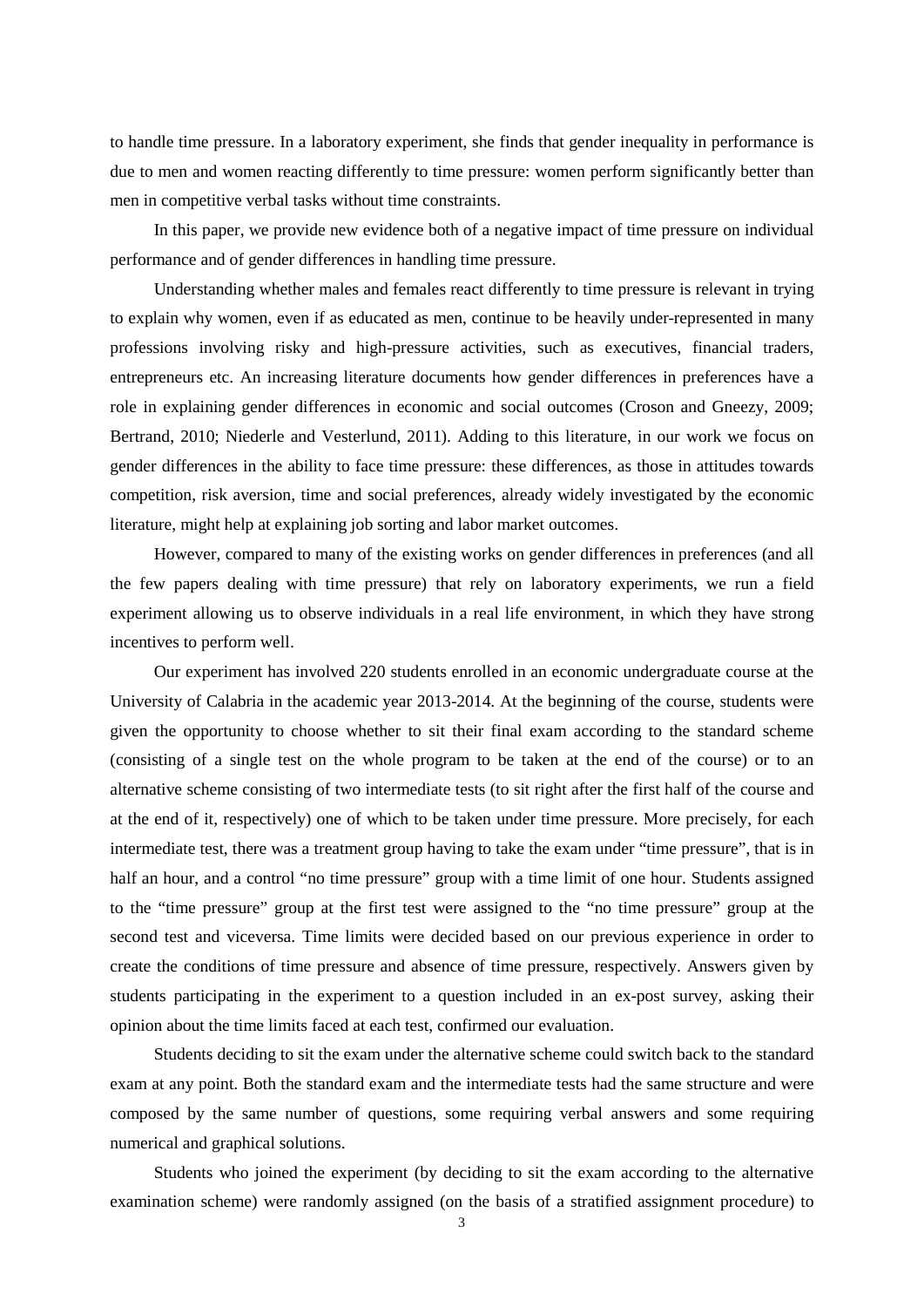take the first test under time pressure (110 students) or in absence of time pressure (110 students). The assigned time limit was announced to students immediately before they started to work on their test. Even if 17% of students joining the experiment did not show up at the first test, (we ended up with 92 and 90 students in the treatment and control group, respectively) we still have comparable groups since the choice to take the test was not related to the treatment status (students knew that they had to work under time pressure in one of the two intermediate tests but they did not know whether they would had to face time pressure at the first test).

38 students out of the 182 taking part in the first test did not show up at the second test. Contrary to what happened for the choice to sit the first test, the decision to take also the second intermediate test was strongly influenced by the treatment status. Female students and students residing in the same area in which the University is located were less likely to take also the second test when they had performed at the first test under time pressure (even if they would have been assigned to the "no time pressure" group in the second test). Instead, older students were more likely than younger students to sit the second test when assigned to the time pressure group during the first test. The subsample of 144 students sitting the second test is therefore no longer randomized and does not produce causal inference.

Using data on students' performance at the first test, we find that students working under time pressure obtain an average grade of about 3 points lower than the grade achieved by students working in absence of time pressure. Moreover, when splitting the grade at the first test in its two components, we find that time pressure exerts a statistically significant negative effect both on the verbal and on the numeric part of the test.

When looking at gender differences in handling time pressure, we find that time pressure does not affect males in a statistically significant way, but it negatively affects females. A female student having to complete the exam under time pressure obtains a grade at the test which is about 5 points lower than a female student with a non-binding completion time (the effect is statistically significant at the 1 percent level). When splitting the overall performance in its two components, we find that in numerical tasks, which are typically thought as masculine, there are no significant gender differences in performance. Instead, differences between males and females are large in magnitude and statistically significant when looking at the verbal component of the test. These results confirm findings by previous works showing that women and men do not react in the same way to time pressure and that time pressure is particularly detrimental for females' performance in verbal tasks (Shurchkovy, 2012).

Using data on students' expectations after having completed the first test we also find that the negative effect produced by time pressure on performance was correctly perceived by students. Female students expect a grade of about 3 points lower when working under time pressure. Instead, male students do not expect lower grades when assigned to the "time pressure" group.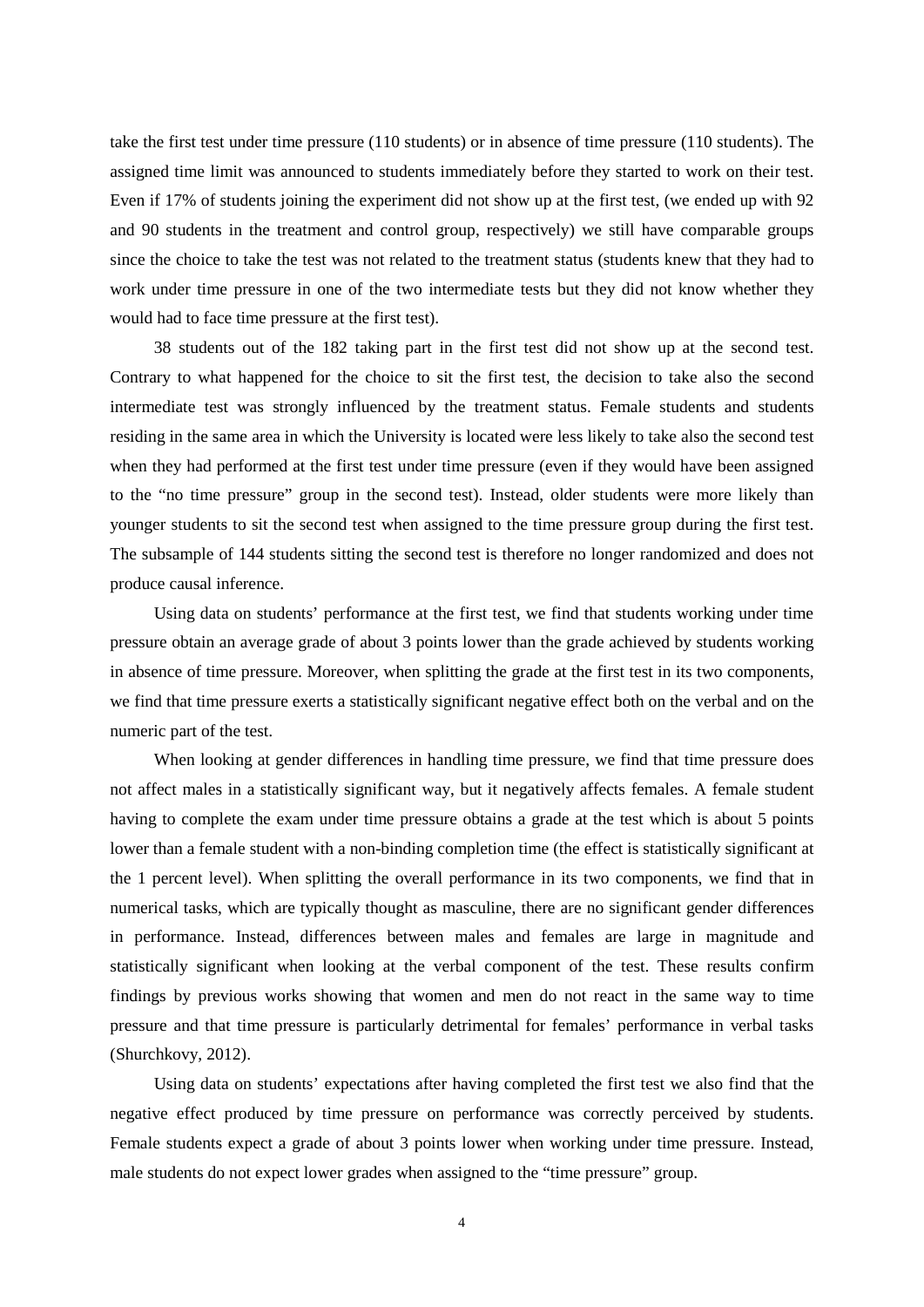The paper is organized as follows. In Section 2 the design of the experiment is explained. Section 3 provides descriptive statistics and randomization checks. In Section 4 we analyze the relationship between time pressure and performance and investigate gender differences in reaction to time pressure. Section 5 looks at students' expectation about their performance. Section 6 concludes.

## *2. Experimental Design*

To investigate the effects of time pressure on individual performance, we run a field experiment involving students enrolled in the academic year 2013-2014 at the Personnel Economics course, offered by the First Level Degree Course in Business and Administration at the University of  $Calabria<sup>1</sup>$ . The course was taught to students during the first half of the second semester (teaching period from March to April). All students attended the lectures in the same room, at the same time and with the same instructor and teaching material.

The instructor and the course's teaching material and schedule were the same as in previous years. The only difference concerned the final exam. In fact, our experimental protocol consists in having students perform their final exam under a scheme introducing time pressure in a randomized setting.

At the beginning of the course, we told students that they could choose between two different exam schemes: the "standard exam" and an "alternative exam" scheme.

The alternative exam consists of two intermediate tests, to be taken right after the first half of the course and at the end of it, respectively. The structure of the two intermediate tests is equivalent to that one of the standard exam that usually students take at the end of the course: students have to answer a total of 12 questions (worth a maximum of 32 points), half of them requiring verbal answers not based on computation or graphical analysis (worth a maximum of 16 points) and half requiring numerical and graphical solutions (worth a maximum of 16 points). However, while the standard exam is about the whole course program, each of the two tests composing the alternative exam scheme is about only half of the program (the first test has questions regarding only the first half of the program, while the second test has questions regarding only the second part of the program). Moreover, even if both the standard exam and the two tests of the alternative exam are evaluated with scores ranging from 0 to 32, for students undertaking the two tests the final grade at the exam is given by the average

<span id="page-6-0"></span> $<sup>1</sup>$  The University of Calabria is a middle-sized public university located in the South of Italy. It has currently</sup> about 35,000 students enrolled in different Degree Courses and at different levels of the Italian University system. Since the 2001 reform, the Italian University system is organized around three main levels: First Level Degrees (3 years of legal duration), Second Level Degrees (2 years more) and Ph.D. Degrees. In order to gain a First Level Degree students have to acquire a total of 180 credits. Students who have acquired a First Level Degree can undertake a Second Level Degree (acquiring 120 more credits). After having accomplished their Second Level Degree, students can enroll in a Ph.D. degree.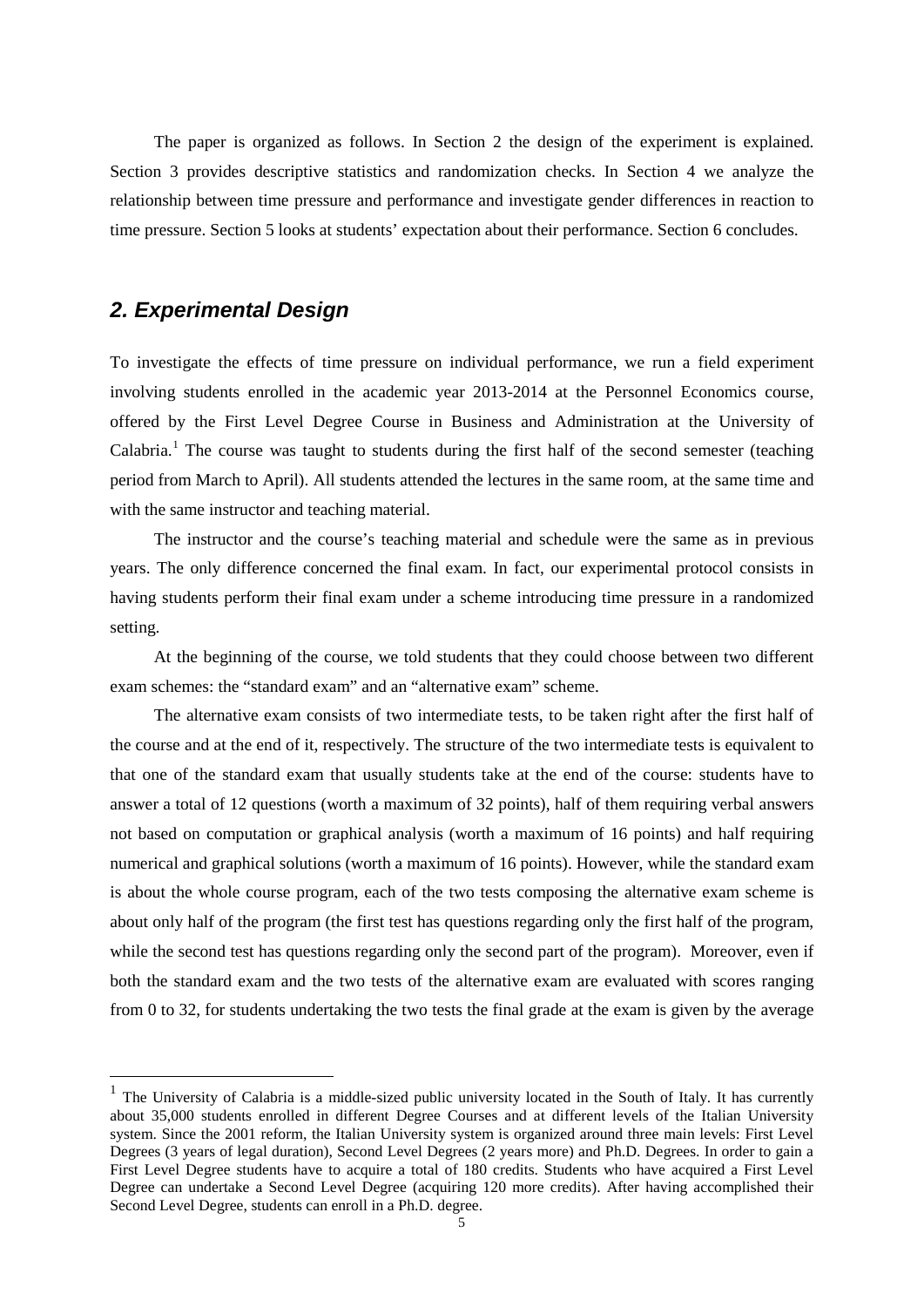of the marks obtained at the two tests. Only students reaching a final grade of at least 18 (the minimum passing line in Italy) pass the exam.

The standard exam gives students 120 minutes to complete their examination form. Previous experience with students' behavior at the standard exam of Personnel Economics has shown that the average amount of time necessary to complete the 12 questions composing the exam is about 80-90 minutes. Moreover, previous experience with exams of courses requiring students to sit both a midterm exam (on half of the program) and a final exam (on the whole program) has shown that the majority of students complete the midterm exam in less than half of the time they need for the final exam.[2](#page-6-0) Thus, a time span of 60 minutes to answer a test can be considered as well beyond the time even slow students typically need to accomplish the task, meaning that this does not introduce any time pressure. Instead, a time span of 30 minutes does create time pressure, inducing some feeling of stress, but at the same time it is sufficient to correctly answer to all the questions.<sup>[3](#page-7-0)</sup> Based on this consideration, to investigate the impact of being exposed to time pressure on students' performance, we randomly create two groups: a treatment group called "time pressure" group that is required to accomplish the test in 30 minutes and a "no time pressure" group that has 60 minutes to complete the test and serves as our control group. Students who are assigned to the treatment group when taking the first test, switch to the control group for the second test and viceversa.

As required by the university administration, students joining the experiment were free to leave it at any point (after having registered for the alternative exam, after having taken the first test or after having taken also the second test) and to sit the standard exam, scheduled for the week after the second intermediate test. Students were informed of that and were given one week of time to choose whether to sit the standard exam or the two tests. They had to manifest their decision by signing up online for the respective list. Almost all of the 223 students enrolled at the course signed up to join the alternative exam scheme (only 3 students did not sign up).

On the basis of the available administrative information on students' characteristics, we proceeded to the stratification of students deciding to sit the alternative exam according to gender, high school grade (which has been divided into quartiles), typology of high school attended and a dummy variable denoting whether the student was from the same area in which the University is located. As a result of this procedure, 32 groups were formed and within each of such groups, students were randomly assigned to the treatment and the control group. We ended up with a "time pressure" group and a "no time pressure" group of 110 students each. The two groups of students took each test on the same day and at the same time but in two different rooms. For the first intermediate test, students were informed about the room in which they had to sit it two days before the examination day

 $2$  At the Faculty of Economics at the University of Calabria, usually students have 120 minutes for final exams and 90 minutes for midterm exams. Some courses give students 150 minutes for final exams and 105 minutes for the midterm exam.

<span id="page-7-1"></span><span id="page-7-0"></span> $3$  As we will explain later, our judgment is supported by the answers that students gave to a survey question asked at the end of each test.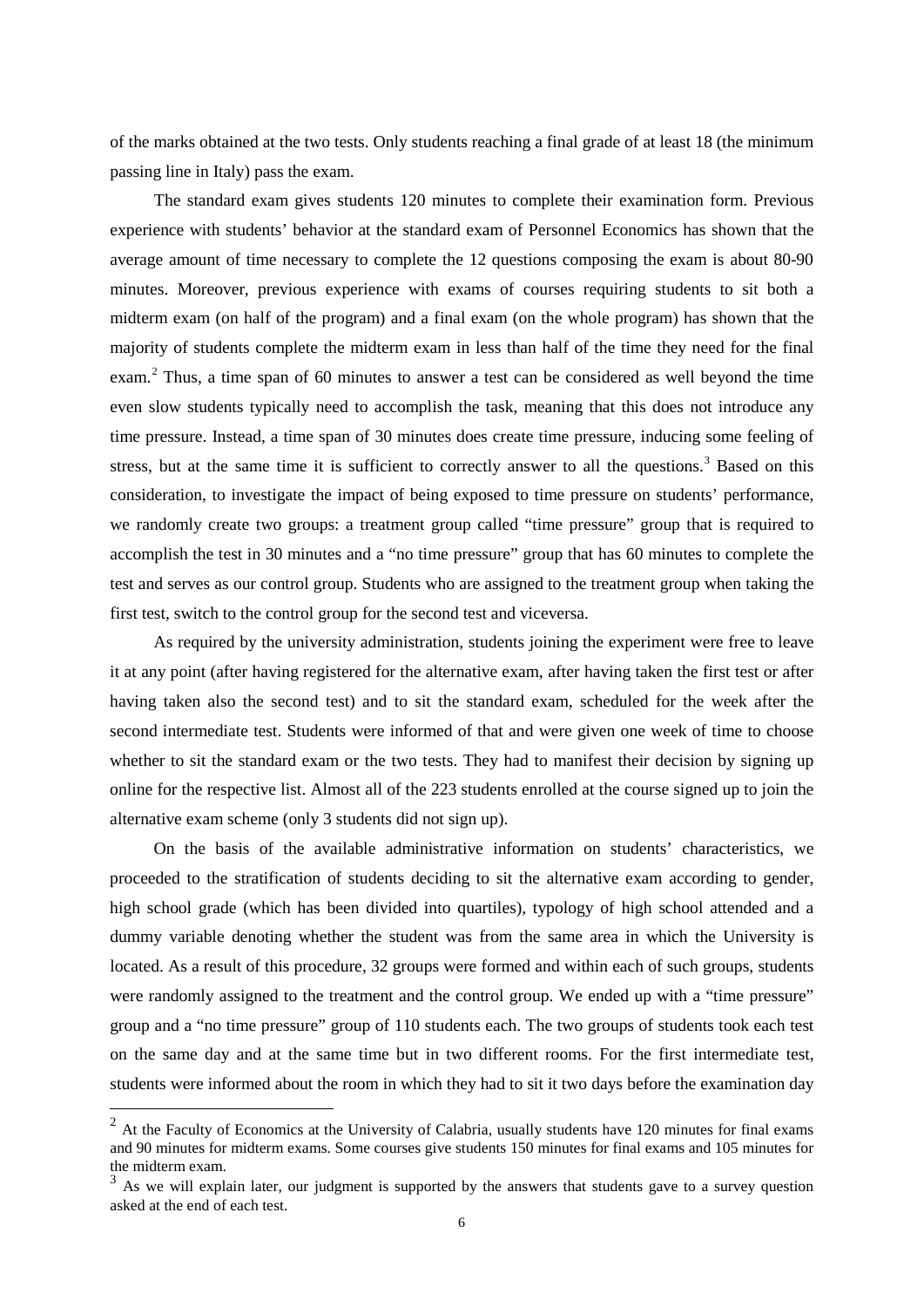but the information about the assigned time to complete the test was only announced immediately before students started to work on their test.

Even if almost all students signed to join the alternative exam, 17% of them did not show up at the first intermediate test (shifting to the standard scheme). Thus, 182 students took part to the first test: 92 in the "time pressure" group and 90 in the "no time pressure" group.

Tests were marked and students were informed about the mark obtained (professors marking the test had no information on whether students were assigned to the treatment or the control group).

A week after the end of teaching classes students undertook the second test. When deciding whether to undertake the second test and accomplish the alternative exam or to shift to the standard exam, students had more information compared to when they decided for the first test: student then knew in advance whether they would be required to work under time pressure; moreover, they had obtained a feedback both in terms of the grade scored at the first test and in terms of self-evaluation of the time needed to complete the test. 38 (21%) of the 182 students who sat the first test decided to not show up at the second test. Instead, 144 of them decided to undertake the second test (76 in the "time pressure" group and 68 in the "no time pressure" group).

At the end of each test, students were asked to complete a short survey asking questions about their expectations as regards their performance and their opinion about the time given to complete the test. We reassured students that we were not going to look at their answers before tests were graded announcing that we would have put their answers in a closed envelope signed by two of them and that the envelope would have been opened at the presence of students after the whole process of examination was over.<sup>[4](#page-7-1)</sup>

We use the survey question on their opinion about the time given to complete the test to understand whether the time limits imposed to the treated and control students were adequate to create the conditions associated to "time pressure" and "no time pressure", respectively.

The question asked was as follows: the amount of time you had to accomplish the test was: 1) barely sufficient; 2) sufficient; 3) plenty. As we can see from Table 1, both in the first and in the second intermediate test the majority of students perceived the amount of time as either barely sufficient or sufficient; only 15% in the first test and 8% in the second one found it plenty. When comparing treatment and control groups, we find that 89% of students assigned to the "time pressure" group at the first test answered that the time they had to accomplish the test was barely sufficient (this percentage decreases at 76% for the second test), 9% stated that it was sufficient and about 1.5% that it was plenty. On the other hand, about 3% of students assigned to the "no time pressure" group at the first test answered that the time was barely sufficient, while 69% and 28% answered that the time was sufficient or plenty. At the second test these percentages were about 84% and 14%, respectively.

<span id="page-8-0"></span><sup>&</sup>lt;sup>4</sup> Filling in the survey was not mandatory. Students could decide whether to not answer or to answer only to some questions.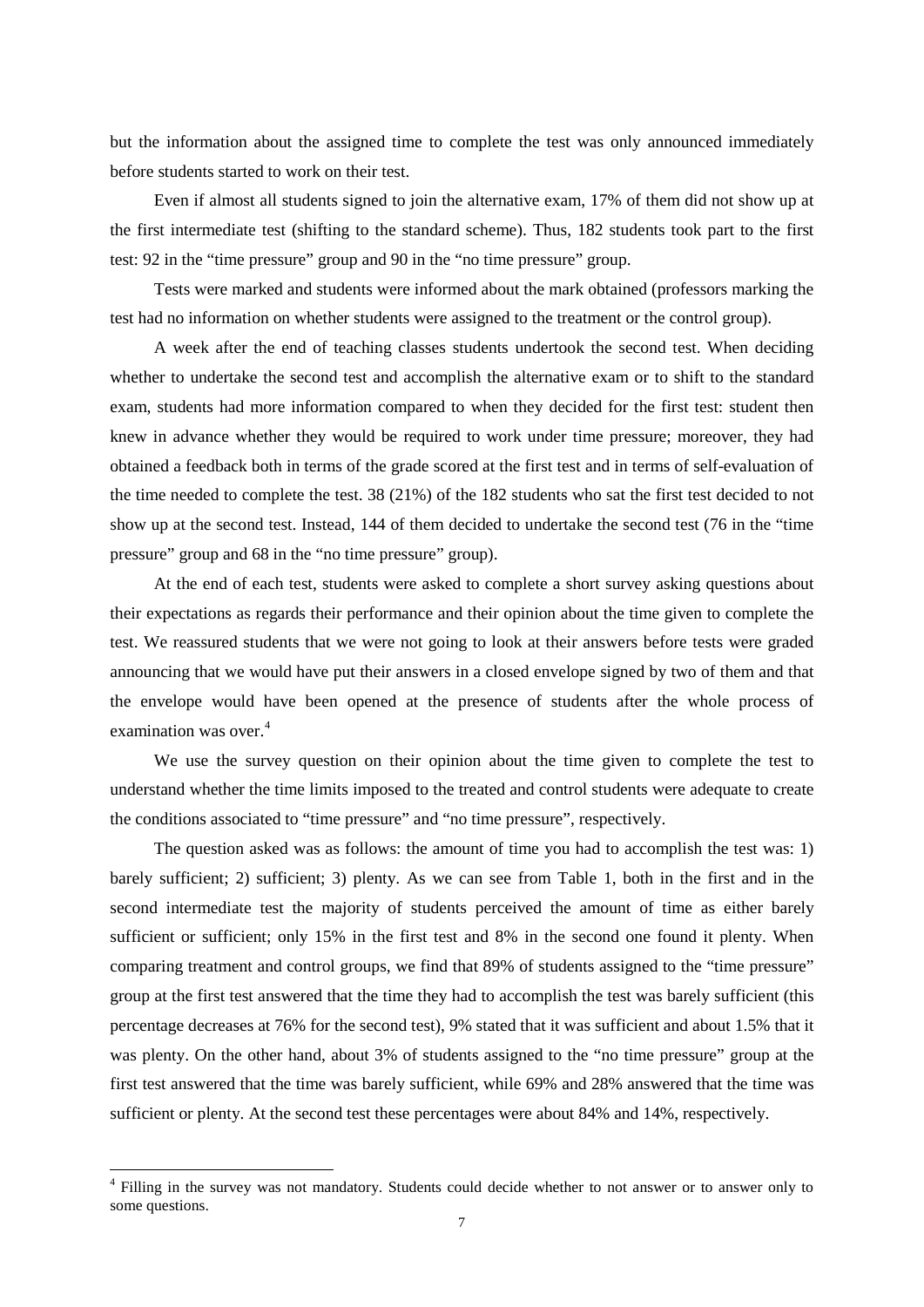These answers together with the experience we had during previous years make us confident that, even if all students were working under time constraints, only for students assigned to the time pressure group the constraint was binding and therefore time pressure was relevant in shaping individual behavior.

|                               |         | <b>First Test</b> |          |                      | <b>Second Test</b> |          |
|-------------------------------|---------|-------------------|----------|----------------------|--------------------|----------|
|                               | Overall | Time              | No Time  | Overall              | Time               | No Time  |
|                               |         | Pressure          | Pressure |                      | Pressure           | Pressure |
|                               |         | Group             | Group    |                      | Group              | Group    |
|                               |         |                   |          | Mean                 |                    |          |
|                               |         |                   |          | (Standard Deviation) |                    |          |
| <b>Examination Time Span:</b> |         |                   |          |                      |                    |          |
| <b>Barely</b> sufficient      | 0.441   | 0.892             | 0.028    | 0.4                  | 0.761              | 0.016    |
|                               | (0.498) | (0.312)           | (0.167)  | (0.492)              | (0.430)            | (0.126)  |
| Sufficient                    | 0.404   | 0.092             | 0.690    | 0.523                | 0.224              | 0.841    |
|                               | (0.493) | (0.292)           | (0.466)  | (0.501)              | (0.420)            | (0.368)  |
| Plenty                        | 0.154   | 0.015             | 0.282    | 0.077                | 0.015              | 0.143    |
|                               | (0.363) | (0.124)           | (0.453)  | (0.268)              | (0.122)            | (0.353)  |
| <i><b>Observations</b></i>    | 136     | 65                | 71       | 130                  | 67                 | 63       |

#### **Table 1. Perceived time pressure**

## *3. Experimental Data*

#### **3.1. Descriptive statistics**

The design of the experiment, allowing students to change their mind at any point and sit the standard exam instead of the alternative exam, produces three subsamples of students: those who signed up to sit the alternative exam (thus joining the experiment), those who actually showed up at the first intermediate test and those who showed up also at the second intermediate test.<sup>[5](#page-8-0)</sup>

In Table 2, we provide descriptive statistics separately for the three subsamples of students. About 56% of students joining the experiment are females. Females also represent 56% of students who decided to take the first test and are 58% of students who also took the second test. Students showing up at the first test have an average high school grade of 88.33, which is slightly higher than the average high school grade of students initially deciding to sit the alternative exam (87.42). The average high school grade for students undertaking the second test is about 89. 49% of students joining the experiment and 50% of students taking the first test have studied in a Lyceum. This percentage increases to 54% for students taking the second test. Students in all samples are on average 22 years old. About 47% of both students deciding to join the experiment and students actually

<span id="page-9-0"></span> <sup>5</sup> Only 3 students enrolled at the course decided to sit the standard exam instead of the alternative exam therefore it is not relevant to distinguish between those two samples.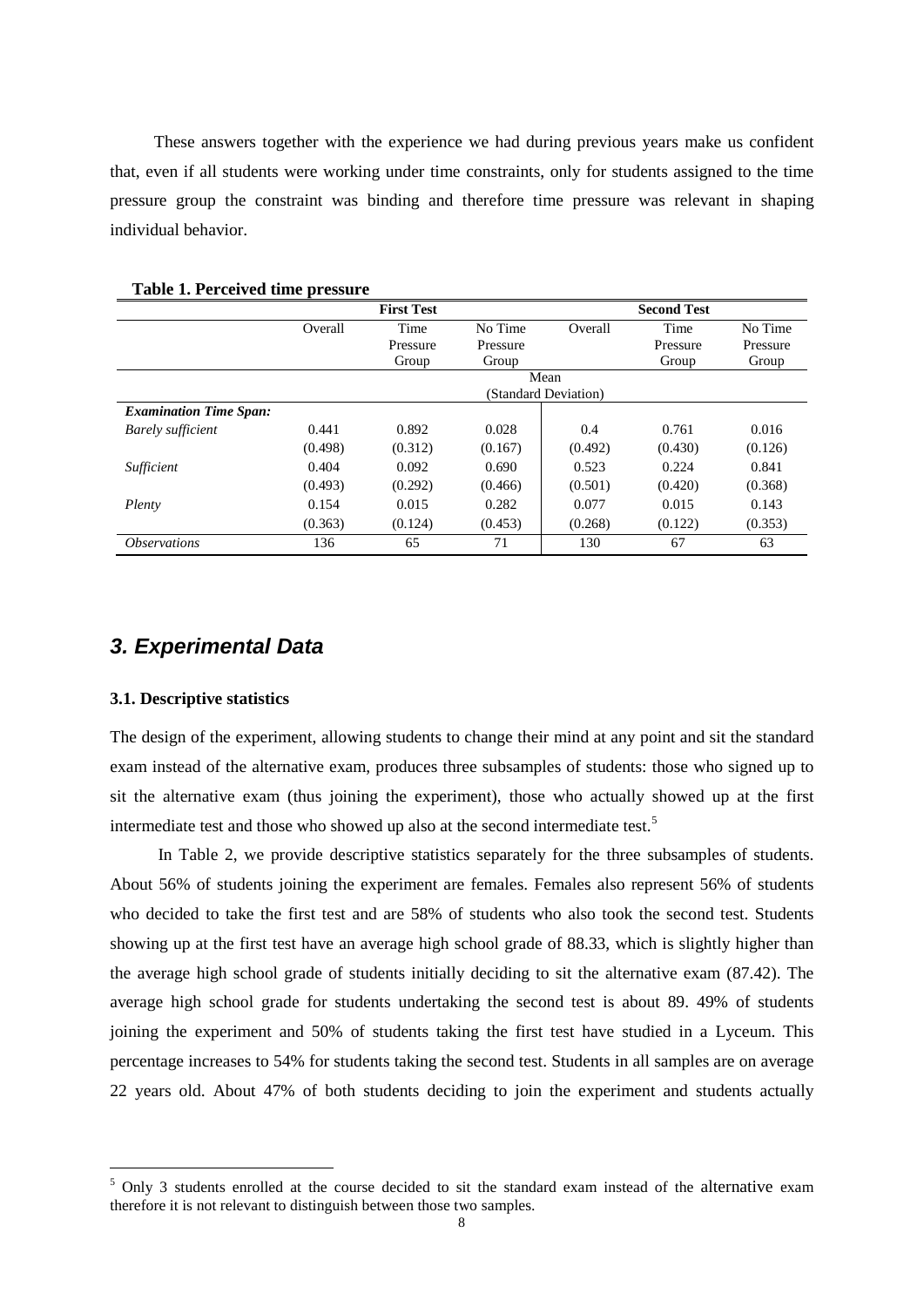showing up at the first test are from the same area in which the University is located, while this percentage decreases to 53% for students undertaking the second test.

Treatment and control groups are evenly balanced in the subsample of students joining the alternative exam scheme and remain almost so also in the subsample of students taking the first intermediate test. Instead, in the subsample of students taking the second intermediate test there is a slightly higher percentage of students performing under time pressure (53%).

|                          | <b>Enrolled at the</b>                      | Showing up at the    | Showing up at the |
|--------------------------|---------------------------------------------|----------------------|-------------------|
|                          | <b>Course and joining</b><br>the experiment | first test           | second test       |
|                          |                                             | Mean                 |                   |
| Variables                |                                             | (Standard Deviation) |                   |
| Female                   | 0.564                                       | 0.560                | 0.576             |
|                          | (0.497)                                     | (0.498)              | (0.496)           |
| <b>High School Grade</b> | 87.418                                      | 88.330               | 88.833            |
|                          | (8.790)                                     | (8.603)              | (8.275)           |
| Lyceum                   | 0.486                                       | 0.500                | 0.535             |
|                          | (0.501)                                     | (0.501)              | (0.501)           |
| Age                      | 21.905                                      | 21.912               | 21.910            |
|                          | (0.295)                                     | (0.284)              | (0.288)           |
| Same area                | 0.473                                       | 0.473                | 0.431             |
|                          | (0.500)                                     | (0.501)              | (0.497)           |
| Time pressure            | 0.500                                       | 0.505                | 0.528             |
|                          | (0.501)                                     | (0.501)              | (0.501)           |
| <b>Observations</b>      | 220                                         | 182                  | 144               |

|  | <b>Table 2. Descriptive Statistics</b> |  |
|--|----------------------------------------|--|
|--|----------------------------------------|--|

Notes: High School Grade ranges from 60 to 100.

In Table 3 we show descriptive statistics of our outcome variables, i.e. students' actual and expected performance, for the overall sample and for the treatment and the control group (separately for each test). The average grade obtained by students at the first test is 20.38. Students working under time pressure at the first test obtain an average grade of 18.76, while the average grade obtained by students working in absence of time pressure is 22. At the second test students perform relatively better: the average grade scored by students is 24.36; 23 and 25.8 for students working with and without time pressure, respectively.

When splitting the overall grade in its two components, we see that in both tests students in the time pressure group have on average the same grade in the numerical and in the verbal part of the exam, while students in the no time pressure group on average perform better in the numerical part of the exam.

We built our indicators of expected performance using students' answers to the following two questions of the short survey submitted at the end of each test: "What grade do you expect to get at this test?"; "What grade do you expect that the other students will get on average at this test?". For both questions respondents could select a grade ranging from 0 to 32.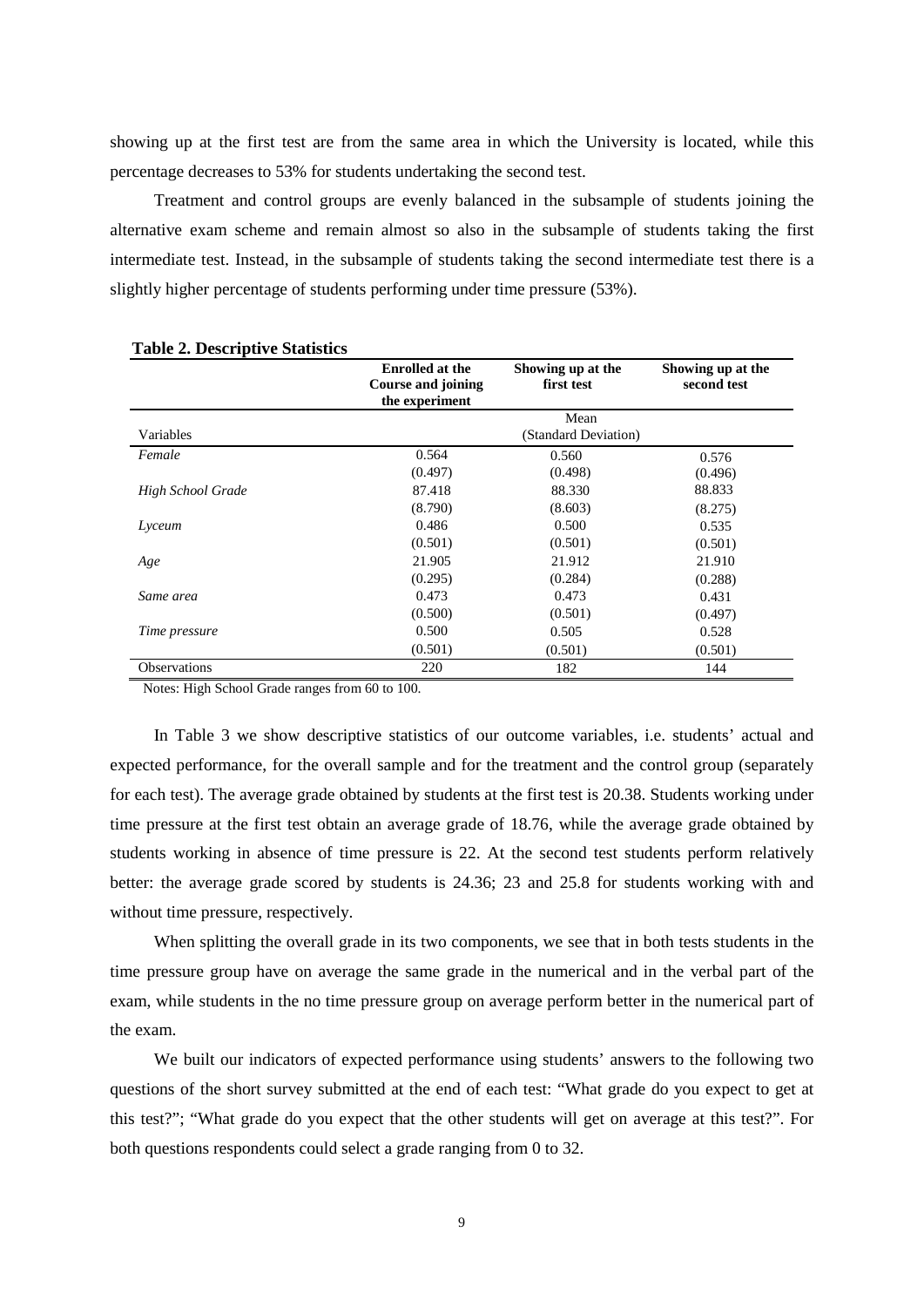Students in the treatment group expect to obtain a lower grade (21.191 and 23.432 for the first and second test, respectively) compared to those in the control group (23.105 and 24.754 for the first and second test, respectively). The treatment status does not affect the expectation regarding the average performance of the other students taking the test. In the first test, on average students expect to perform worse than their peers and this effect is especially high for treated students. In the second test, on average treated students expect to perform slightly worse than their peers while control students display a tiny positive relative expectation.

|                                |          | <b>First Test</b>    |                |                      | Second Test   |                |
|--------------------------------|----------|----------------------|----------------|----------------------|---------------|----------------|
|                                | Overall  | <b>Time Pressure</b> | No Time        | Overall              | Time Pressure | No Time        |
|                                |          | Group                | Pressure Group |                      | Group         | Pressure Group |
|                                |          |                      |                | Mean                 |               |                |
|                                |          |                      |                | (Standard Deviation) |               |                |
|                                |          |                      |                |                      |               |                |
| Grade                          | 20.379   | 18.755               | 22.039         | 24.358               | 23.066        | 25.801         |
|                                | (6.856)  | (6.677)              | (6.671)        | (5.928)              | (6.223)       | (5.258)        |
| Grade Verbal Task              | 10.126   | 9.462                | 10.806         | 12.035               | 11.592        | 12.529         |
|                                | (4.425)  | (4.465)              | (4.304)        | (3.953)              | (3.984)       | (3.888)        |
| <b>Grade Numerical Task</b>    | 10.253   | 9.293                | 11.233         | 12.302               | 11.434        | 13.272         |
|                                | (4.041)  | (3.939)              | (3.926)        | (3.293)              | (3.631)       | (2.566)        |
| <i><b>Observations</b></i>     | 182      | 92                   | 90             | 144                  | 76            | 68             |
|                                |          |                      |                |                      |               |                |
| <b>Expected Grade</b>          | 22.021   | 21.191               | 23.105         | 24.078               | 23.432        | 24.754         |
|                                | (4.487)  | (4.500)              | (4.266)        | (3.857)              | (4.067)       | (3.531)        |
| <b>Expected Average Grade</b>  | 23.771   | 23.696               | 23.868         | 24.258               | 24.080        | 24.444         |
|                                | (1.597)  | (1.557)              | (1.655)        | (1.706)              | (1.914)       | (1.449)        |
| <b>Relative Expected Grade</b> | $-1.750$ | $-2.505$             | $-0.763$       | $-0.181$             | $-0.648$      | 0.310          |
|                                | (4.192)  | (4.462)              | (3.613)        | (3.782)              | (4.111)       | (3.367)        |
| <i><b>Observations</b></i>     | 143      | 81                   | 62             | 129                  | 66            | 63             |

**Table 3. Descriptive Statistics of Student Performance**

Notes: *Grade at First Test* ranges from 2 to 32. However, grades for passed exams range from 18 to "30 cum laude" (set equal to 31 and 32). Both *Grade Numerical Task* and *Grade Verbal Task* range from 0 to 16. *Relative Expected Grade* is computed as the difference between *Expected Grade* and *Expected Average Grade*.

#### **3.2. Comparable treatment and control groups**

To investigate the effect that time pressure produces on individual performance we need two comparable groups: one facing time pressure and the other working in absence of time pressure. At this aim enrolled students who decided to sit the alternative exam have been randomly assigned to a treatment and a control group. However, our experimental setup allows students to leave the experiment at each stage thus introducing a self-selection element that could potentially invalidate our random design: after signing up for the alternative exam, students can decide whether to show up at the first test (and then realize which group they have been assigned to) and whether to take also the second test (for which they know in advance whether they are going to perform under time pressure or not).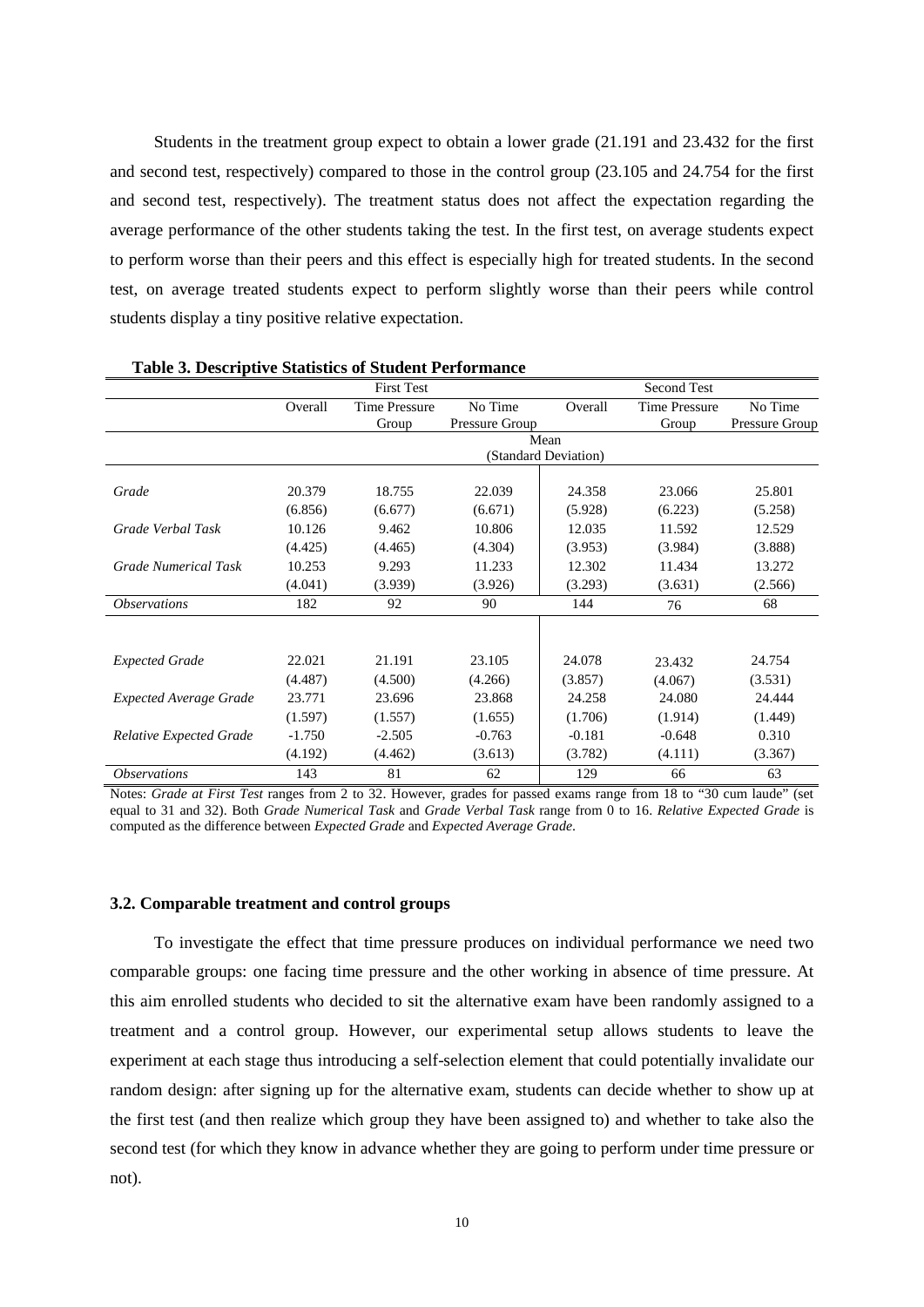In this section we analyze students' decision to participate in the two tests at the aim of checking whether the randomization is successful in both subsamples. Estimation results from a probit model are reported in Table 4. The reported coefficients represent the average marginal effect of each regressor on the outcome variable.

Columns (1) and (2) of Table 4 report the determinants of the decision to undertake the first test. As explained in the experimental design section, when deciding whether to sit the first test, students only know that they have to perform under time pressure one of the two tests of the alternative exam scheme, without knowing exactly which one. Therefore, by showing up at the first test students are somehow expressing their intention to work under time pressure: even if there is a chance that the first test will be taken in absence of time stress, in order to accomplish the exam they have to take also the second test, which, if time pressure was absent at the first test, will be performed under time pressure.

In the first specification, we only control for students' individual characteristics (gender and age), cognitive ability (measured by the typology of high school attended and the high school final grade) and province of residence. We find a positive and statistically significant effect for *High School Grade*: students with a higher level of cognitive ability, measured by a higher final grade at high school, are more likely to actually participate in the alternative exam by sitting the first test. *Female, Lyceum*, *Age* and the dummy variable *Same Area* do not affect the decision to sit the first test in a statistically significant way. In column (2) we add among regressors the dummy variable for the treatment status, *Time Pressure First Test*, and the interaction terms between this dummy and all other control variables. As expected, we find that the decision to take the first test was not affected by the assigned treatment group at this test and that treated and control students do not differ in terms of observable characteristics.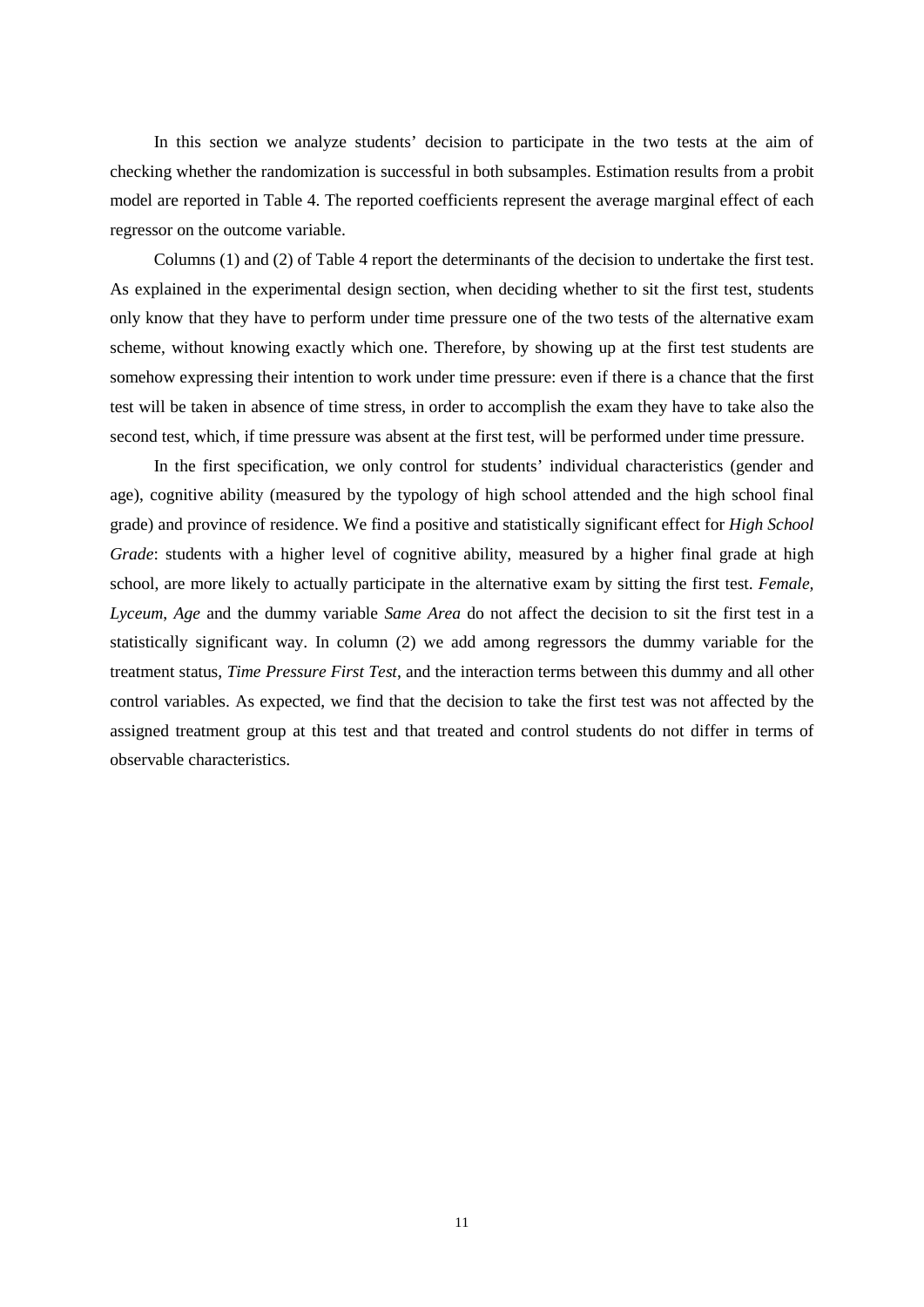|                                            | Showing up        | Showing up        | <b>Showing up</b>  | Showing up         |
|--------------------------------------------|-------------------|-------------------|--------------------|--------------------|
| <b>Variables</b>                           | at the            | at the            | at the             | at the             |
|                                            | <b>First Test</b> | <b>First Test</b> | <b>Second Test</b> | <b>Second Test</b> |
|                                            | (1)               | (2)               | (3)                | (4)                |
| Female                                     | $-0.0616$         | $-0.0999$         | $-0.0489$          | 0.0293             |
|                                            | (0.0503)          | (0.0772)          | (0.0418)           | (0.0602)           |
| <b>High School Grade</b>                   | $0.0116***$       | $0.0115***$       | 0.0002             | $-0.0005$          |
|                                            | (0.0029)          | (0.0041)          | (0.0024)           | (0.0035)           |
| Lyceum                                     | 0.0730            | 0.0734            | $-0.0080$          | $-0.0009$          |
|                                            | (0.0493)          | (0.0684)          | (0.0443)           | (0.0660)           |
| Age                                        | 0.1080            | 0.1621            | 0.0046             | $-0.1833*$         |
|                                            | (0.0803)          | (0.1201)          | (0.0955)           | (0.1098)           |
| Same Area                                  | $-0.0351$         | 0.0010            | $-0.1444***$       | $-0.0613$          |
|                                            | (0.0490)          | (0.0669)          | (0.0425)           | (0.0626)           |
| Grade First Test                           |                   |                   | $0.0332***$        | $0.0319***$        |
|                                            |                   |                   | (0.0021)           | (0.0065)           |
| <b>Time Pressure First Test</b>            |                   | 2.0159            |                    | $-5.9155*$         |
|                                            |                   | (3.7432)          |                    | (3.1478)           |
| Time Pressure First Test*Female            |                   | 0.0663            |                    | $-0.1395*$         |
|                                            |                   | (0.1036)          |                    | (0.0807)           |
| Time Pressure First Test*High School Grade |                   | $-0.0001$         |                    | 0.0007             |
|                                            |                   | (0.0063)          |                    | (0.0048)           |
| Time Pressure First Test*Lyceum            |                   | 0.0121            |                    | 0.0375             |
|                                            |                   | (0.1000)          |                    | (0.0857)           |
| Time Pressure First Test*Age               |                   | $-0.0915$         |                    | $0.2713*$          |
|                                            |                   | (0.1663)          |                    | (0.1474)           |
| Time Pressure First Test*Same Area         |                   | $-0.0747$         |                    | $-0.1558*$         |
|                                            |                   | (0.0978)          |                    | (0.0869)           |
| Time Pressure First Test*Grade First Test  |                   |                   |                    | 0.0037             |
|                                            |                   |                   |                    | (0.0098)           |
| Log pseudolikelihood                       | $-92.777$         | $-92.160$         | $-45.587$          | $-41.781$          |
| Pseudo R-Squared                           | 0.0836            | 0.0897            | 0.5111             | 0.5519             |
| <i><b>Observations</b></i>                 | 220               | 220               | 182                | 182                |

| Table 4. Determinants of students' participation decisions |  |
|------------------------------------------------------------|--|
|------------------------------------------------------------|--|

Notes: Standard errors (corrected for heteroskedasticity) are reported in parentheses. The symbols \*\*\*, \*\*, \* indicate that the coefficients are statistically significant at the 1, 5 and 10 percent level, respectively.

In columns (3) and (4) we investigate the determinants of the decision to attend the second test in the subsample of (182) students who took the first test. When deciding whether to sit the second test, students already know under which treatment condition the second test has to be performed (time pressure or no time pressure) and, more importantly, they have received feedback on their performance at the first test: they have learned from their previous experience how they have performed in the assigned time and how they could perform in the time that will be assigned to them for the second test. Then, it could be that only students who consider themselves more able to handle time pressure decide to sit the second test, while the others shift to the standard exam. In addition, these students know the score they have obtained at the first test: as to pass the exam it is necessary a minimum average score at the two tests of 18, it could be that students with low scores at the first test decide to shift to the standard exam without even trying to sit the second one.

As shown in column (3), in which we analyze the probability to take part in the second test in relation to gender, *High School Grade*, *Lyceum*, *Age*, the dummy variable *Some Area* and the grade obtained at the first test, the only statistically significant (at the 1 percent level) variables are the dummy *Same Area* and the grade achieved in the first test. An increase of one point in the grade at the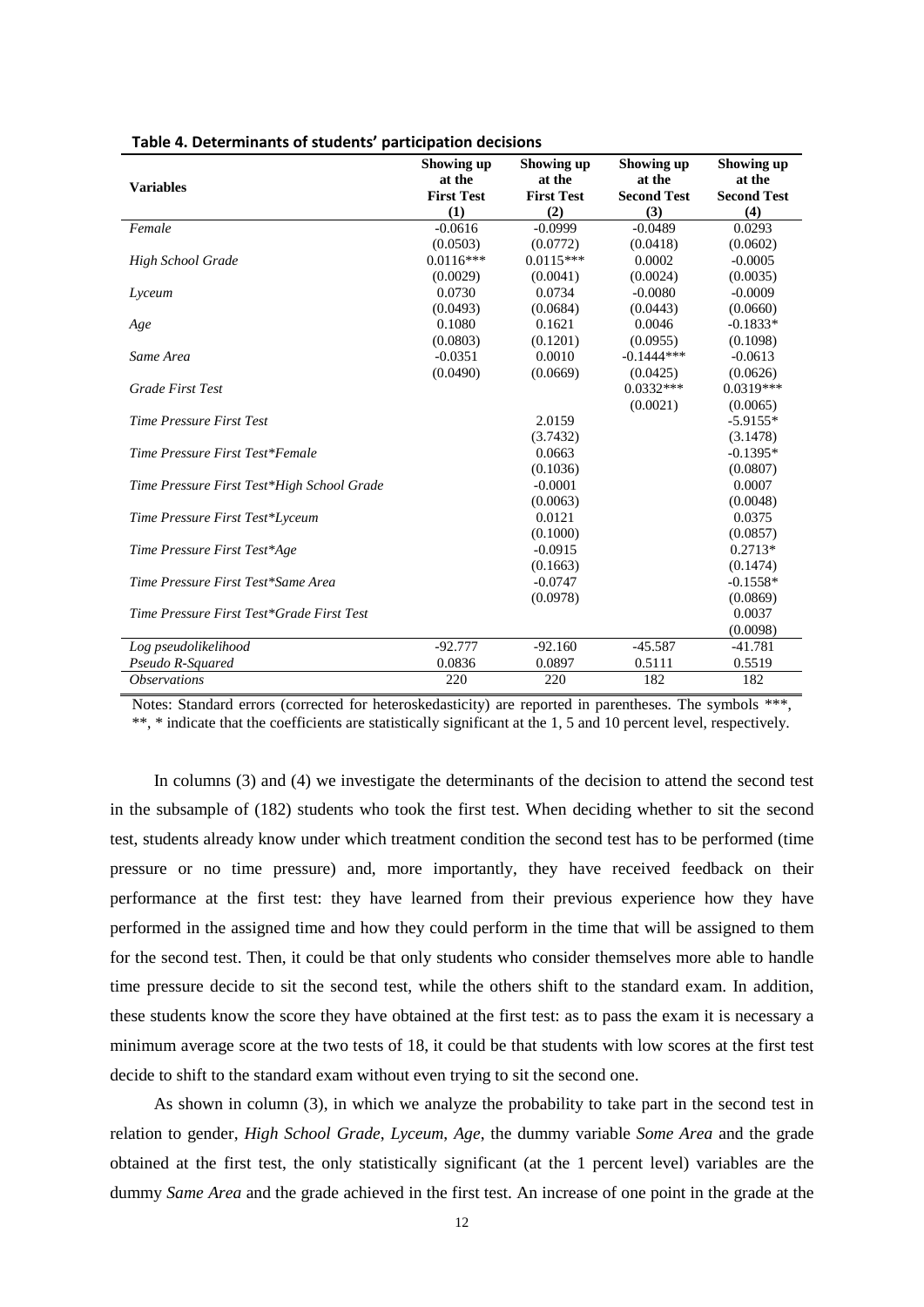first test increases the probability of attending the second test by 3.3 percentage points, while coming from the same area reduces the probability of attending the second test by 14 percentage points (these students face lower costs and as a consequence their incentives to timely accomplish their degree program might be lower).

In column (4) we check the random assignment of this subsample by investigating whether the decision to show up at the second test is related to having performed under pressure at the first test (which implies that the student is going to perform without time pressure at the second test). At this aim we include among regressors the dummy *Time Pressure First Test* and the interaction term between *Time Pressure First Test* and the other control variables. We find that the grade obtained at the first test is still a strong determinant of the decision to sit the second test, independently from the treatment status in the first test. However, having performed at the first test under time pressure produces heterogeneous effects according to gender, age and area of residence. Females who have performed at the first test under time pressure are less likely to accomplish the alternative exam by taking part in the second test (even if they will now be assigned to the "no time pressure" group). As we will see below, this is due to the fact that females' performance is undermined by time pressure. Once female students become aware of the negative effects produced by time pressure on their performance, they prefer to leave the experiment and shift to the standard exam (allowing them to perform without time pressure).

Similarly, students residing in the same area in which the University is located who have performed at the first test under time pressure are less likely to accomplish the alternative exam by taking part in the second test. Again, this might be due to the lower costs these students sustain to pay their university studies which reduce the incentive to timely graduation. The opposite motivation might explain why older students are more likely than younger students to sit the exam when assigned to the time pressure group in the first test.

All in all our estimates show that randomization is no longer successful for students taking part in the second test. In fact, for this subsample we find significant differences according to treatment status for student's gender, area of residence and age. As a consequence, to analyze the effect that time pressure produces on individual performance we only focus on students' performance at the first test. Students' performance at the second test is analyzed in the Appendix of the paper.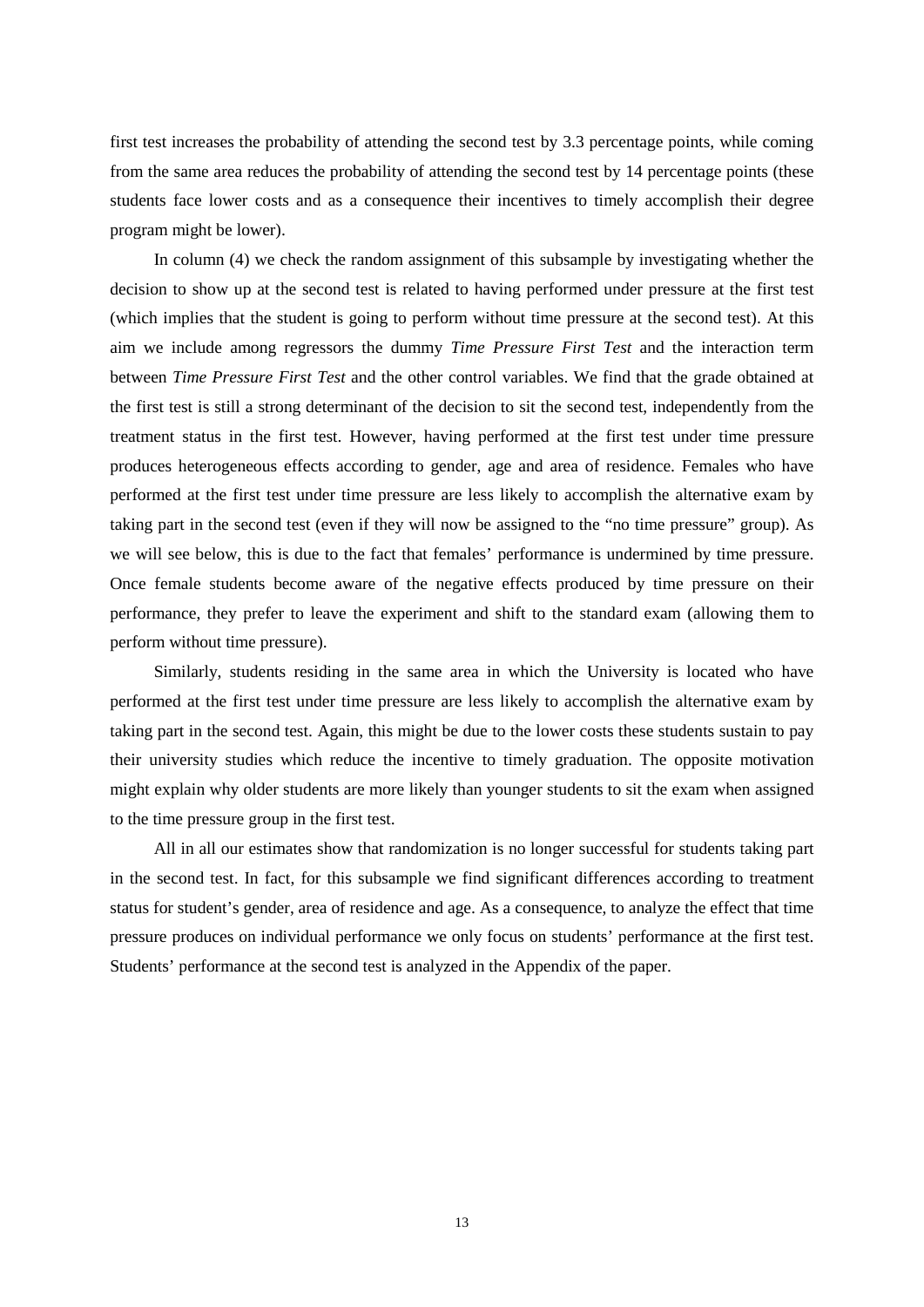## *4. Time Pressure and Students' Performance*

#### **4.1. Results**

To investigate the effect that time pressure produces on student's performance we estimate the following linear regression model:

#### [1] *Grade At First Test*<sub>i</sub> =  $\beta_0 + \beta_1$ Time Pressure<sub>i</sub> +  $\beta_2 X_i + \varepsilon_i$

where *Grade At First Test* is the dependent variable of the model, that is the grade that the student scores at the first test of the alternative exam; *Time Pressure* is the dummy for the treatment group; *X*  denotes the vector of student's predetermined characteristics and cognitive ability; *ε* is an error term.

Table 5 reports OLS estimates for the impact of time pressure on students' academic performance. In the first two columns, students' academic performance is measured using the overall grade obtained at the first test. The first specification controls only for the impact of time pressure. It emerges a negative and statistically significant relationship between time pressure and the grade obtained at the test: treated students who had to complete the test in half an hour obtain an overall grade that is 3.284 points lower than the grade obtained by control students who had a completion time of one hour.

The second specification adds among controls students' personal characteristics and cognitive abilities. The impact of time pressure is still negative and statistically significant at the 1 percent level and it is almost of the same magnitude as in the specification without controls.

As far as control variables are concerned, the impact of the dummy *Female* is positive and statistically significant at the 5 percent level; similarly, students' cognitive abilities, represented by high school grade and having attended a lyceum, are positively and statistically significantly correlated with the grade obtained. *Age* and the dummy variable *Same Area* do not produce any statistically significant effect on performance.

Unfortunately, we do not have information on family background (parents' education and type of occupation) for the whole sample of students taking the first test. We have this information only for 146 students. Using this subsample we find that the negative effect of time pressure remains negative and statistically significant (at the 1 percent level) also when controlling for students' family background (results, not reported, are available upon request).

In columns  $(3)$  to  $(6)$  we estimate the same specifications of columns  $(1)$  and  $(2)$  by splitting the overall grade in its two components: verbal and numerical, respectively. When the time to perform a task is limited, individuals have to choose how to manage it in order to obtain the best possible outcome. Since the test has posed students with both numerical and verbal questions, those facing time pressure might have decided to devote more time to the task in which they are more (less) capable.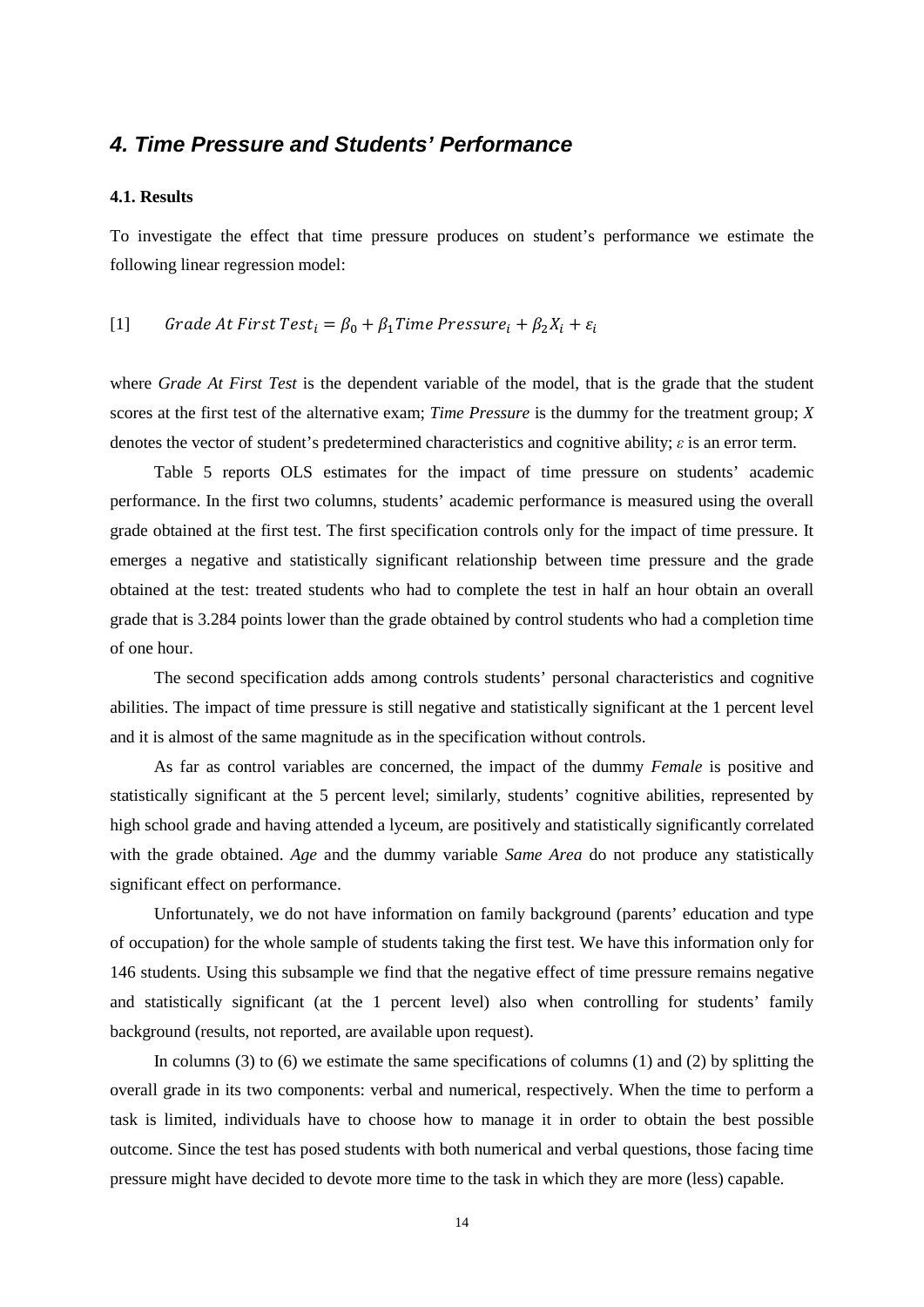|                          | <b>Grade at</b> | <b>Grade at</b> | Verbal      | <b>Verbal</b> | <b>Numerical</b> | <b>Numerical</b> |
|--------------------------|-----------------|-----------------|-------------|---------------|------------------|------------------|
| <b>Variables</b>         | first test      | first test      | <b>Task</b> | <b>Task</b>   | <b>Task</b>      | Task             |
|                          | $\bf(1)$        | (2)             | (3)         | (4)           | (5)              | (6)              |
| <b>Time Pressure</b>     | $-3.2835***$    | $-3.2489***$    | $-1.3436**$ | $-1.2677**$   | $-1.9399***$     | $-1.9812***$     |
|                          | (0.9895)        | (0.9304)        | (0.6500)    | (0.6137)      | (0.5831)         | (0.5724)         |
| Female                   |                 | 1.9259**        |             | $1.4212**$    |                  | 0.5047           |
|                          |                 | (0.9501)        |             | (0.6631)      |                  | (0.6196)         |
| <b>High School Grade</b> |                 | $0.2236***$     |             | $0.1279***$   |                  | $0.0957***$      |
|                          |                 | (0.0531)        |             | (0.0372)      |                  | (0.0354)         |
| Lyceum                   |                 | $3.6820***$     |             | $2.2541***$   |                  | 1.4279**         |
|                          |                 | (0.9610)        |             | (0.6401)      |                  | (0.5736)         |
| Age                      |                 | $-1.2462$       |             | $-0.8392$     |                  | $-0.4070$        |
|                          |                 | (1.6692)        |             | (1.2065)      |                  | (0.8037)         |
| Same area                |                 | $-1.4062$       |             | 0.0639        |                  | $-1.4701**$      |
|                          |                 | (0.9461)        |             | (0.6231)      |                  | (0.5783)         |
| R-squared                | 0.0576          | 0.2142          | 0.0232      | 0.1674        | 0.0579           | 0.1451           |
| <b>Observations</b>      | 182             | 182             | 182         | 182           | 182              | 182              |

**Table 5. Time Pressure and Performance: OLS estimates**

Notes: Standard errors (corrected for heteroskedasticity) are reported in parentheses. The symbols \*\*\*, \*\*, \* indicate that the coefficients are statistically significant at the 1, 5 and 10 percent level, respectively.

We find that being exposed to time pressure exerts a negative and statistically significant impact on students' performance both at the verbal and at the numerical task. As shown in column (3), students who had to complete their test under time pressure have obtained a grade at the verbal task that is 1.34 points lower compared to students who had a completion time of one hour. Instead, student's performance at the numerical task reduces by 1.9 points under time pressure (column 5). The size of the effects remains substantially unchanged when controlling for ability and individual characteristics (see columns 4 and 6).

### **4.2. Heterogeneous Effects according to Gender**

After having assessed the existence of a negative impact of time pressure on students' performance, we inquire whether the reactions of students to time pressure differ according to gender and whether this heterogeneity depends on the typology of task considered. At this aim, we estimate the same specifications reported in Table 5 and include among regressors the interaction term between the treatment status *Time Pressure* and the dummy *Female*. Results are reported in Table 6.

In column (1) we report OLS estimates obtained using as outcome variable the overall grade gained by students and including among regressors only the dummies *Time Pressure*, *Female* and the interaction term *Time Pressure\*Female*. We find that the negative effect of time pressure on student's performance is mainly due to females' reactions. The effect of time pressure on male performance is negative but not statistically significant; instead we find a negative and highly statistically significant impact on female performance. A female student having to complete the test under time pressure obtains an overall grade which is about 5 points lower than a female student with a non-binding completion time (the effect is statistically significant at the 1 percent level). The difference in the effect of time pressure due to gender is of about 4.2 points, statistically significant at the 5 percent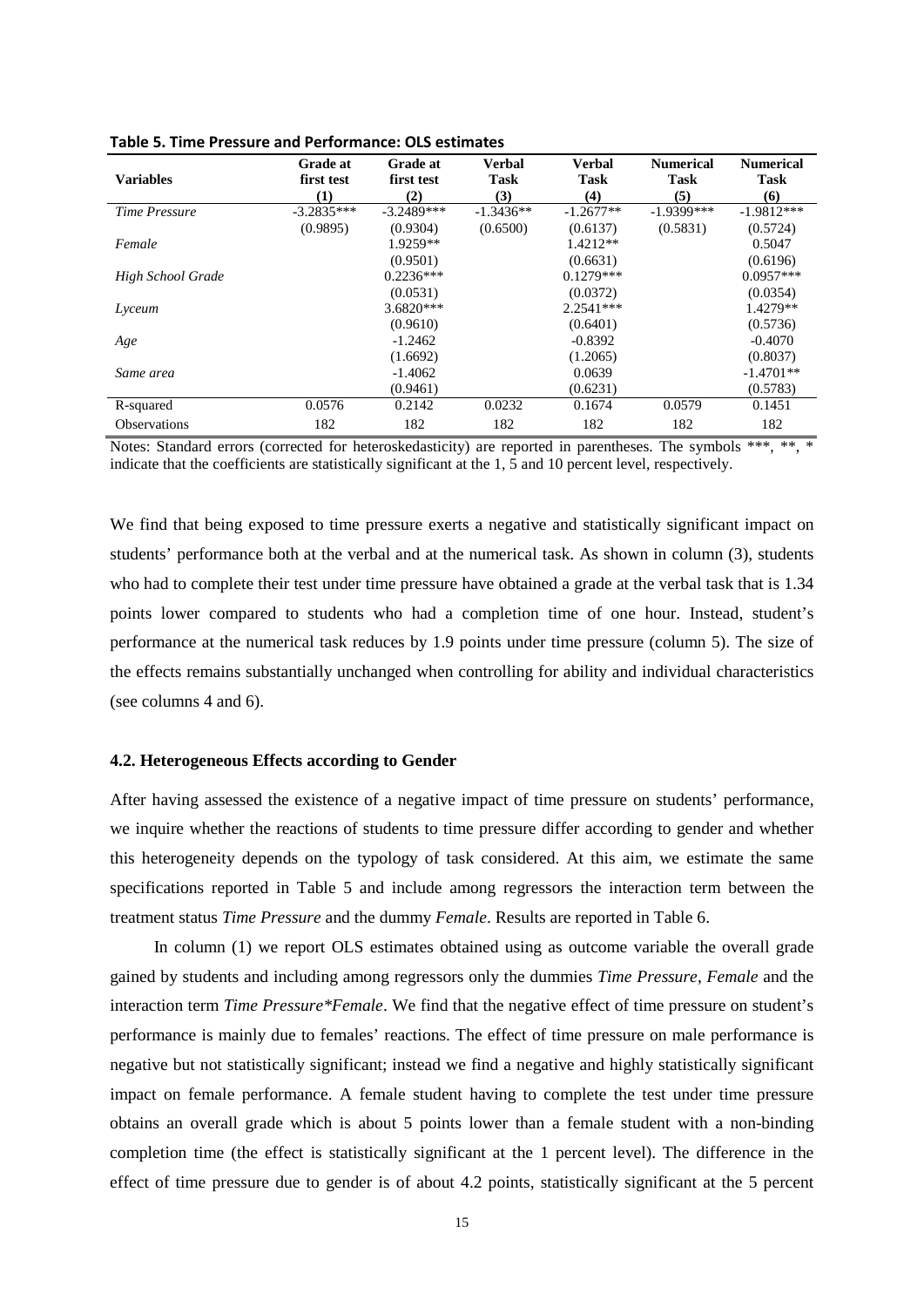level. In column (2), we add among controls students' characteristics and cognitive ability. In this specification as well, the impact of working under time pressure is heterogeneous according to gender with effects of about the same magnitude of those found in column (1). As far as control variables are concerned, we find again that higher ability students (i.e. those with a higher high school grade and coming from a lyceum) perform better at the first intermediate test while *Age* and *Same Area* do not exert any significant effect on students' performance.

|                          | <b>Grade at</b> | <b>Grade at</b> | Verbal       | Verbal       | <b>Numerical</b> | <b>Numerical</b> |
|--------------------------|-----------------|-----------------|--------------|--------------|------------------|------------------|
| <b>Variables</b>         | first test      | first test      | <b>Task</b>  | <b>Task</b>  | <b>Task</b>      | <b>Task</b>      |
|                          | (1)             | (2)             | (3)          | (4)          | (5)              | (6)              |
| Time Pressure            | $-0.8559$       | $-1.0920$       | 0.2544       | 0.1648       | $-1.1103$        | $-1.2567$        |
|                          | (1.5953)        | (1.4607)        | (1.0886)     | (0.9970)     | (0.9449)         | (0.9325)         |
| Female                   | $4.4170***$     | $3.9550***$     | 2.9884***    | 2.7688***    | 1.4286*          | 1.1862           |
|                          | (1.4143)        | (1.3426)        | (0.9202)     | (0.9482)     | (0.8550)         | (0.8735)         |
| Time Pressure*Female     | $-4.1880**$     | $-3.8691**$     | $-2.7517**$  | $-2.5697**$  | $-1.4363$        | $-1.2995$        |
|                          | (1.9971)        | (1.8631)        | (1.3225)     | (1.2601)     | (1.1944)         | (1.1612)         |
| <b>High School Grade</b> |                 | $0.2166***$     |              | $0.1232***$  |                  | $0.0934***$      |
|                          |                 | (0.0524)        |              | (0.0367)     |                  | (0.0357)         |
| Lyceum                   |                 | $3.6151***$     |              | 2.2097***    |                  | $1.4054**$       |
|                          |                 | (0.9444)        |              | (0.6356)     |                  | (0.5668)         |
| Age                      |                 | $-1.5664$       |              | $-1.0518$    |                  | $-0.5146$        |
|                          |                 | (1.6222)        |              | (1.1649)     |                  | (0.8073)         |
| Same area                |                 | $-1.4067$       |              | 0.0636       |                  | $-1.4703**$      |
|                          |                 | (0.9374)        |              | (0.6171)     |                  | (0.5778)         |
| R-squared                | 0.1081          | 0.2337          | 0.0788       | 0.1880       | 0.0731           | 0.1514           |
| <b>Observations</b>      | 182             | 182             | 182          | 182          | 182              | 182              |
| Time pressure Effect on  | $-5.0438***$    | $-4.9611***$    | $-2.4973***$ | $-2.4049***$ | $-2.5465***$     | $-2.5562***$     |
| females                  |                 |                 |              |              |                  |                  |
| p_value                  | 0.0000          | 0.0000          | 0.0009       | 0.0015       | 0.0005           | 0.0003           |

**Table 6. Heterogeneous Effect of Time Pressure according to Gender: OLS estimates**

Notes: Standard errors (corrected for heteroskedasticity) are reported in parentheses. The symbols \*\*\*, \*\*, \* indicate that the coefficients are statistically significant at the 1, 5 and 10 percent level, respectively.

In the remaining columns we investigate whether such heterogeneity depends on the typology of task students had to complete. We replicate the specifications reported in columns (1) and (2) considering as dependent variable the grade obtained in the Verbal Task and in the Numerical Task, respectively.

We find (columns 3 and 4) that while males' performance in the verbal test is not harmed by time pressure, females' performance in this task reduces by about 2.5 points under time pressure (the effect is significant at the 1 percent level). The gender difference in the impact of time pressure is statistically significant at the 5 percent level. Instead, when looking at the numerical task, which is typically considered as a masculine one (see Gneezy, Niederle, and Rustichini, 2003; Niederle and Vesterlund, 2007; Shurchkovy, 2012), we find that males and females react similarly to time pressure. As shown in columns (5) and (6), time pressure produces a negative effect on the performance in the numerical task for both males and females, but the effect is not statistically significant at conventional levels neither for males nor for females.

All in all our results suggest that the feeling of stress induced by the need to cope with the limited time produces a strong negative effect on the performance of female students while leaving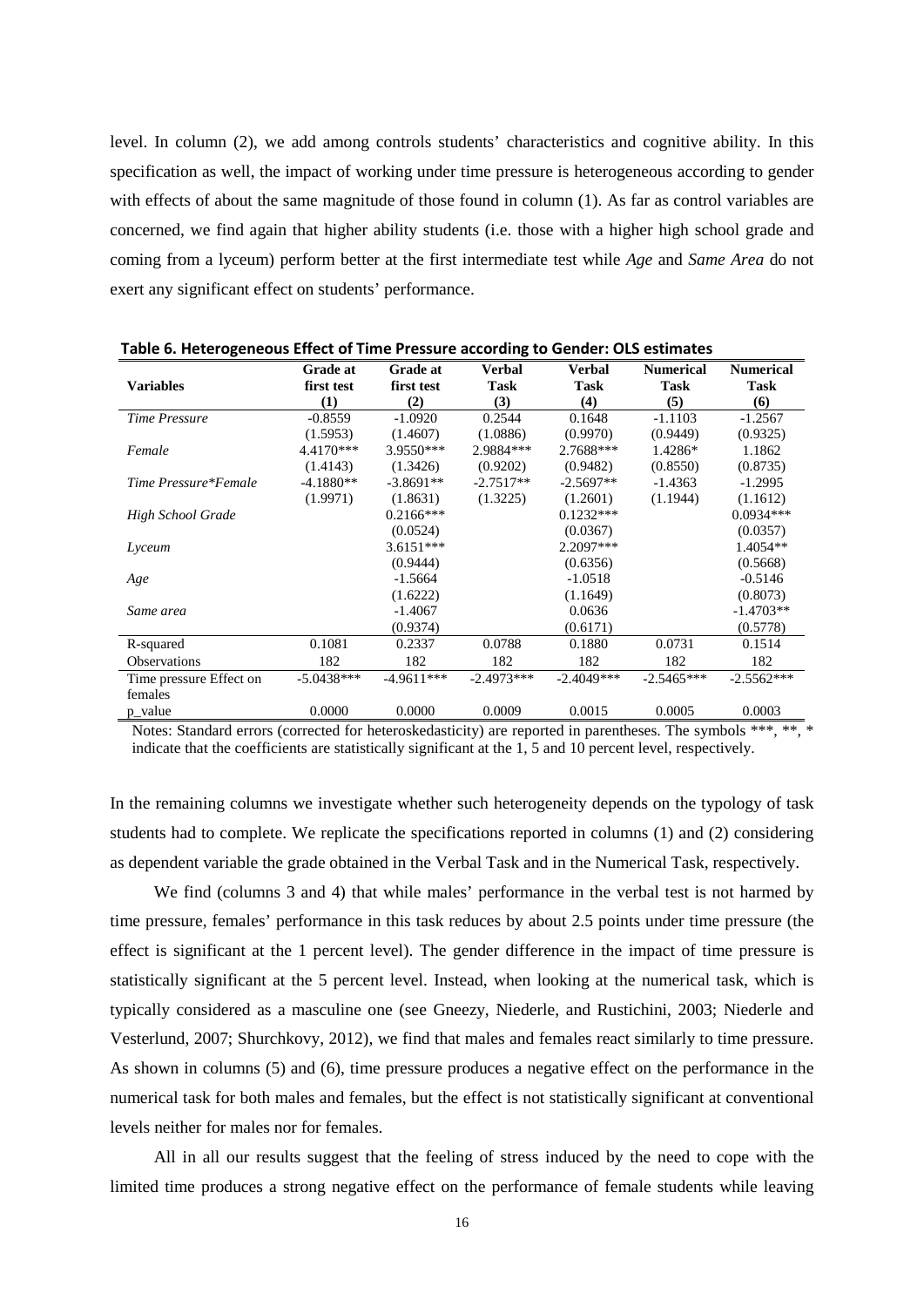almost unchanged males' performance. Furthermore, if one considers the verbal and the numerical tasks as a typically feminine and masculine task, respectively (as is the case in the literature), our estimates suggest that when feeling the pressure of limited time, students dedicate more time to the task in which they are "less capable". In fact, when splitting the overall performance in its two components, it emerges that in numerical tasks there are no significant gender differences in performance; instead, differences between males and females are large in magnitude and statistically significant when looking at the verbal component of the test.

## *5. Time Pressure and Students' Expectations about Performance*

In this section we investigate whether students, once performed the test, have perceived the effect that time pressure has produced on their performance. At this aim we use students' answers to questions concerning their expectations, included in the survey that we proposed to them at the end of each test, to build our two outcome variables: student's *Expected Grade* and student's *Relative Expected Grade* (the difference between this expectation and the average grade the student expects to be obtained by his/her peers). <sup>[6](#page-9-0)</sup>

We estimate an OLS model on the subsample of 143 students answering the two questions about performance related expectations. In all specifications we include the full set of our controls. Results are reported in Table 7.

The first two specifications have as outcome variable student's *Expected Grade*. As shown by estimates reported in column (1), on average students working under time pressure expect to obtain a grade of about 1.7 points lower than the grade expected by students working in absence of time pressure. In column (2), to investigate gender differences in grade expectations in relation to time pressure, we include among controls the interaction term *Time Pressure\*Female*. We find that male students working under time pressure do not expect to obtain a lower grade. Instead, working under time pressure produces a negative and statistically significant effect on the grade expectations of female students: on average, female students facing time pressure at the first test expect to obtain a grade which is about 3 points lower compared to that expected by a female student working in absence of time pressure (the effect is significant at the 1 percent level and the gender difference at the 5 percent level).

<sup>&</sup>lt;sup>6</sup> To assess whether students have provided honest answers when predicting their grades, we have regressed the Expected Grade on the effective Grade they obtained. We find a positive high coefficient (0.93) on Grade, with a t-stat of 9.2 and a R-squared equal to 0.39.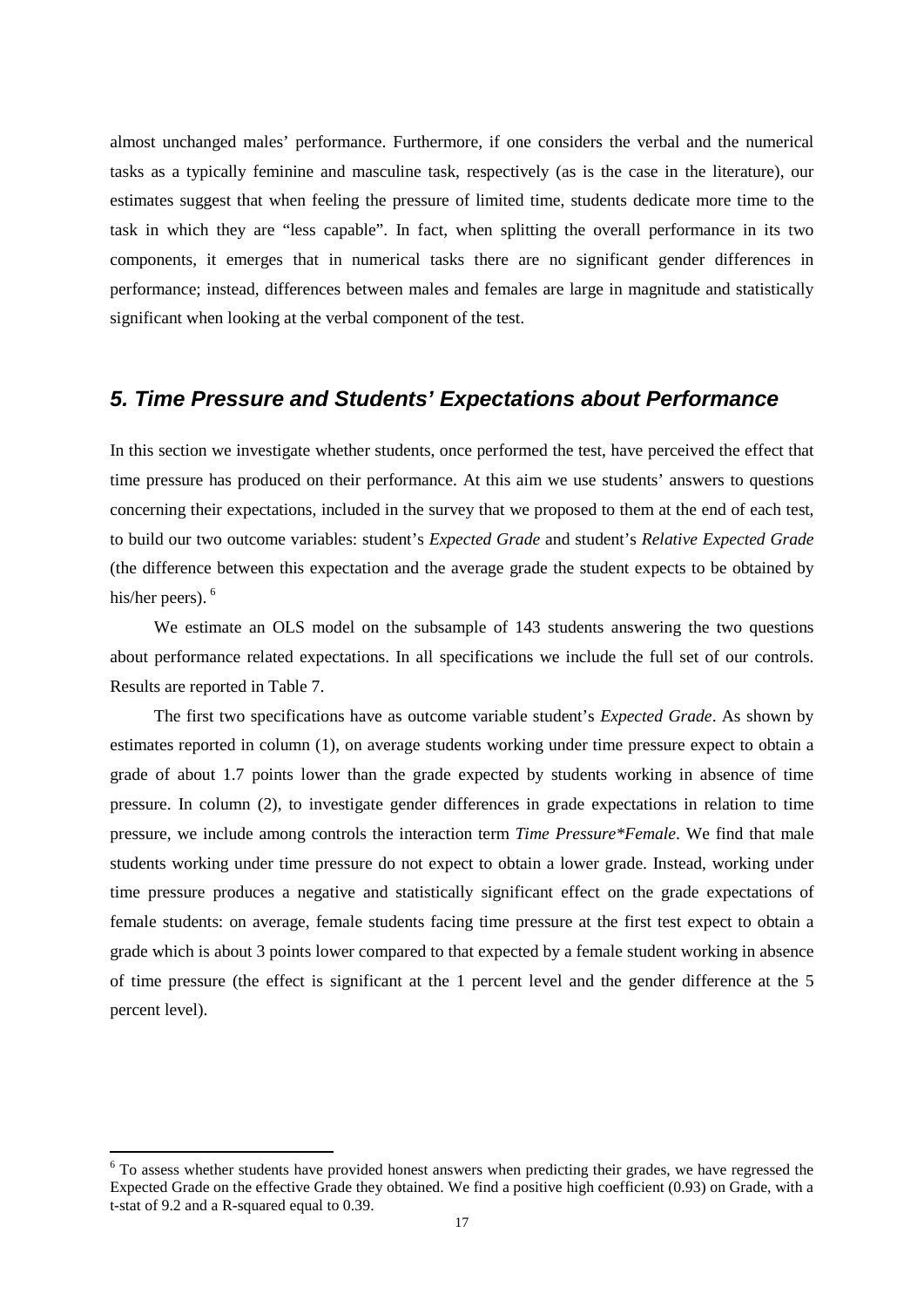| <b>Variables</b>                | <b>Expected</b> | <b>Expected</b> | <b>Relative Expected</b> | <b>Relative Expected</b> |
|---------------------------------|-----------------|-----------------|--------------------------|--------------------------|
|                                 | Grade           | Grade           | Grade                    | Grade                    |
|                                 | (1)             | (2)             | (3)                      | (4)                      |
| Time Pressure                   | $-1.6897**$     | 0.1532          | $-1.5345**$              | $-0.0365$                |
|                                 | (0.7241)        | (1.0977)        | (0.6567)                 | (0.9375)                 |
| Female                          | $-0.0663$       | 1.7586          | $-0.8503$                | 0.6331                   |
|                                 | (0.7388)        | (1.1032)        | (0.6754)                 | (0.9569)                 |
| Time Pressure*Female            |                 | $-3.1684**$     |                          | $-2.5756*$               |
|                                 |                 | (1.4416)        |                          | (1.3151)                 |
| High School Grade               | $0.0822*$       | $0.0765*$       | $0.0688*$                | $0.0642*$                |
|                                 | (0.0417)        | (0.0410)        | (0.0374)                 | (0.0371)                 |
| Lyceum                          | $2.2690***$     | $2.2615***$     | $2.3101***$              | 2.3040***                |
|                                 | (0.7354)        | (0.7242)        | (0.6698)                 | (0.6638)                 |
| Age                             | 0.2901          | 0.0526          | $-0.2621$                | $-0.4552$                |
|                                 | (1.0437)        | (1.0901)        | (0.9762)                 | (0.9659)                 |
| Same area                       | $-0.1692$       | $-0.3184$       | $-0.2450$                | $-0.3662$                |
|                                 | (0.7102)        | (0.7095)        | (0.6663)                 | (0.6725)                 |
| R-squared                       | 0.1183          | 0.1477          | 0.1394                   | 0.1616                   |
| <b>Observations</b>             | 143             | 143             | 143                      | 143                      |
| Time pressure Effect on Females |                 | $-3.015***$     |                          | $-2.612***$              |
| p_value                         |                 | (0.002)         |                          | (0.004)                  |

| Table 7. Grade expectations and Time Pressure: OLS estimates |  |  |
|--------------------------------------------------------------|--|--|
|--------------------------------------------------------------|--|--|

Notes: Standard errors (corrected for heteroskedasticity) are reported in parentheses. The symbols \*\*\*, \*\*, \* indicate that the coefficients are statistically significant at the 1, 5 and 10 percent level, respectively.

Very similar results emerge when looking at the relative expected grade. Students performing under time pressure expect to obtain a grade about 1.5 points lower than the average grade expected for their peers (column 3). This negative relative expectation is particularly marked for treated female students: on average, a female student who performed the test in the time pressure group expects to obtain a relative grade which is about 2.6 points lower compared to that expected by a female student who performed the test in the no time pressure group.

Our evidence suggests that females realize that time pressure harmed them immediately after having performed at the first test and this reflects in their expectations, both in absolute and in relative terms. As shown in the previous section, female students' expectations of a low grade obtained at the test when performing under time pressure were confirmed by the grades students effectively obtained at the test.

## *6. Concluding Remarks*

In today's society, characterized by strong competition, rapid changes in technology and innovation, the faster things can be done, the better it is. Therefore, many decisions and activities are made under time constraints. This may generate feelings of stress, which in turn can affect the performance in the task.

This paper adds to a small economic literature investigating the effects of time pressure on individual performance. Using data collected from a randomized field experiment in which we compare a group of undergraduate economics students taking the final test under time pressure to a control group having a not binding test completion time, we show that having to perform the test under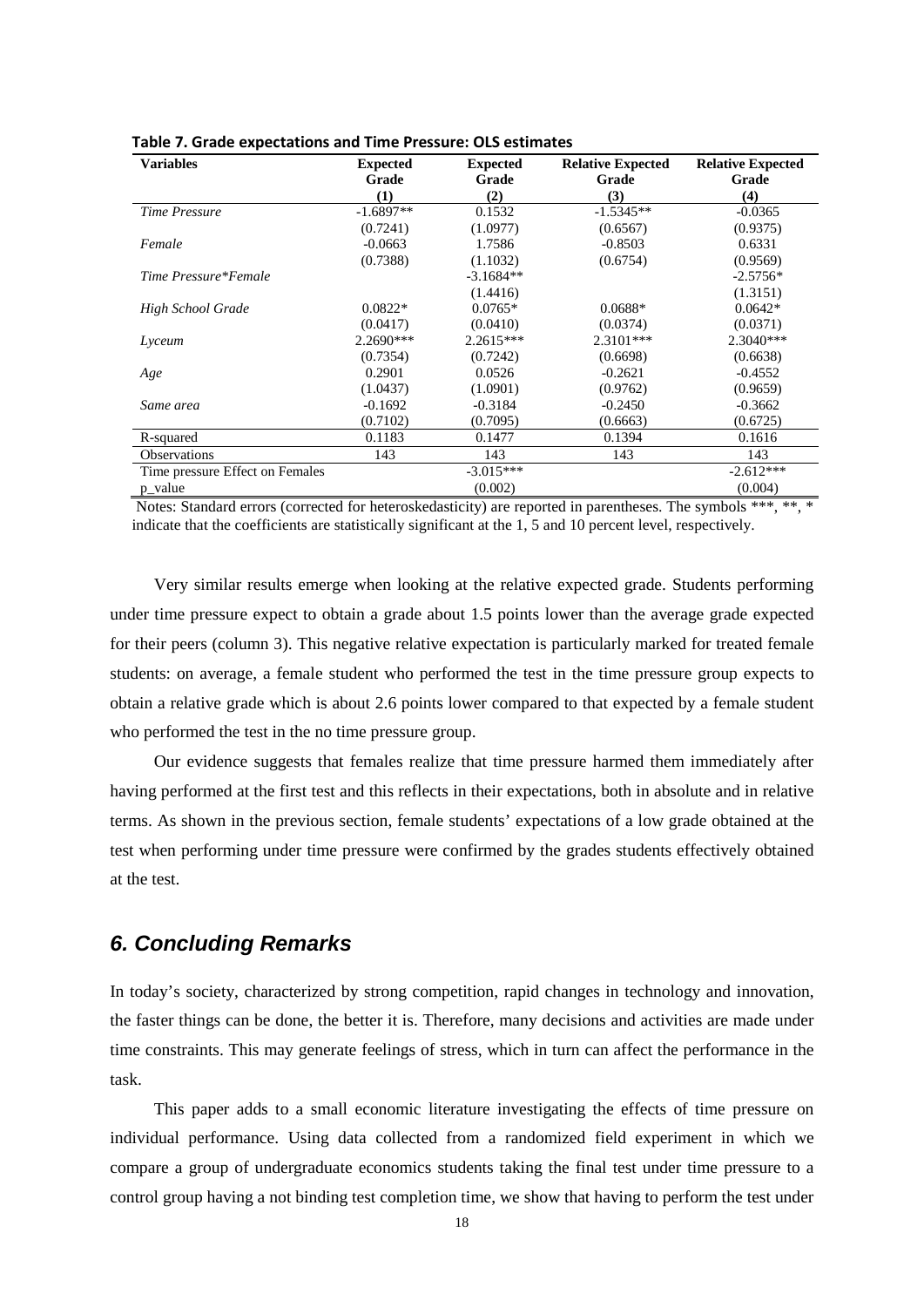time pressure reduces the grade that students achieve, with an effect that is similar for the verbal and the numerical component of the test. However, females handle time pressure worse compared to males. Indeed, whilst time pressure does not affect males in a statistically significant way, females suffer from a strong worsening of their performance when exposed to time pressure. Gender differences in performance are large in magnitude and statistically significant especially in the verbal component of the test. We also find that students correctly perceive the effect produced by time pressure on their performance: female students working under time pressure expect a lower grade, while male students do not expect lower grades when assigned to the "time pressure" group.

These results confirm findings by previous works showing that women and men do not react in the same way to time pressure and that time pressure is particularly detrimental for females' performance in verbal tasks (Shurchkovy, 2012). This evidence suggests females' difficulty to manage time pressure as a possible cause of the lower share of women in high-qualified jobs requiring exposure to binding time constraints. However, the few works on this topic do not allow to reach conclusive results and further research is required to understand how men and women react to time pressure and how this reaction is related to other environment's characteristics. It would be also interesting to study whether the repeated exposition to time pressure helps at reducing its negative effect on performance and to investigate whether there exists an "optimal" level of time pressure that can actually improve individuals' performance.

### *References*

Bollard, A., Liu, R., Nursimulu, A.D., Rangel, A., Bossaerts, P. 2007. Neurophysiological evidence on perception of reward and risk: Implications for trading under time pressure. Working paper, CalTech, Pasadena, CA

Buckert, M., Schwieren, C., Kudielka, B., and Fiebach, C. J. 2014. Acute stress affects risk taking but not ambiguity aversion. *Front. Neurosci*. 8:82

Gneezy, U., Niederle, M., Rustichini, A., 2003. Performance in competitive environments: gender differences. *Quarterly Journal of Economics*. 118, 1049–1074

Kocher, M. G., & Sutter, M. 2006. Time is money–Time pressure, incentives, and the quality of decision-making. *Journal of Economic Behavior & Organization*, 61(3), 375-392

Kocher, M. G., Pahlke, J. & Trautmann, S. T. 2013. Tempus Fugit: Time Pressure in Risky Decisions, *Management Science*, 59(10), 2380-2391

Leder, J., Häusser, J. A., & Mojzisch, A. 2013. Stress and strategic decision-making in the beauty contest game. *Psychoneuroendocrinology*, 38(9), 1503-1511

Niederle, M., Vesterlund, L., 2007. Do women shy away from competition? Do men compete too much?. *Quarterly Journal of Economics*, 122 (3), 1067–1101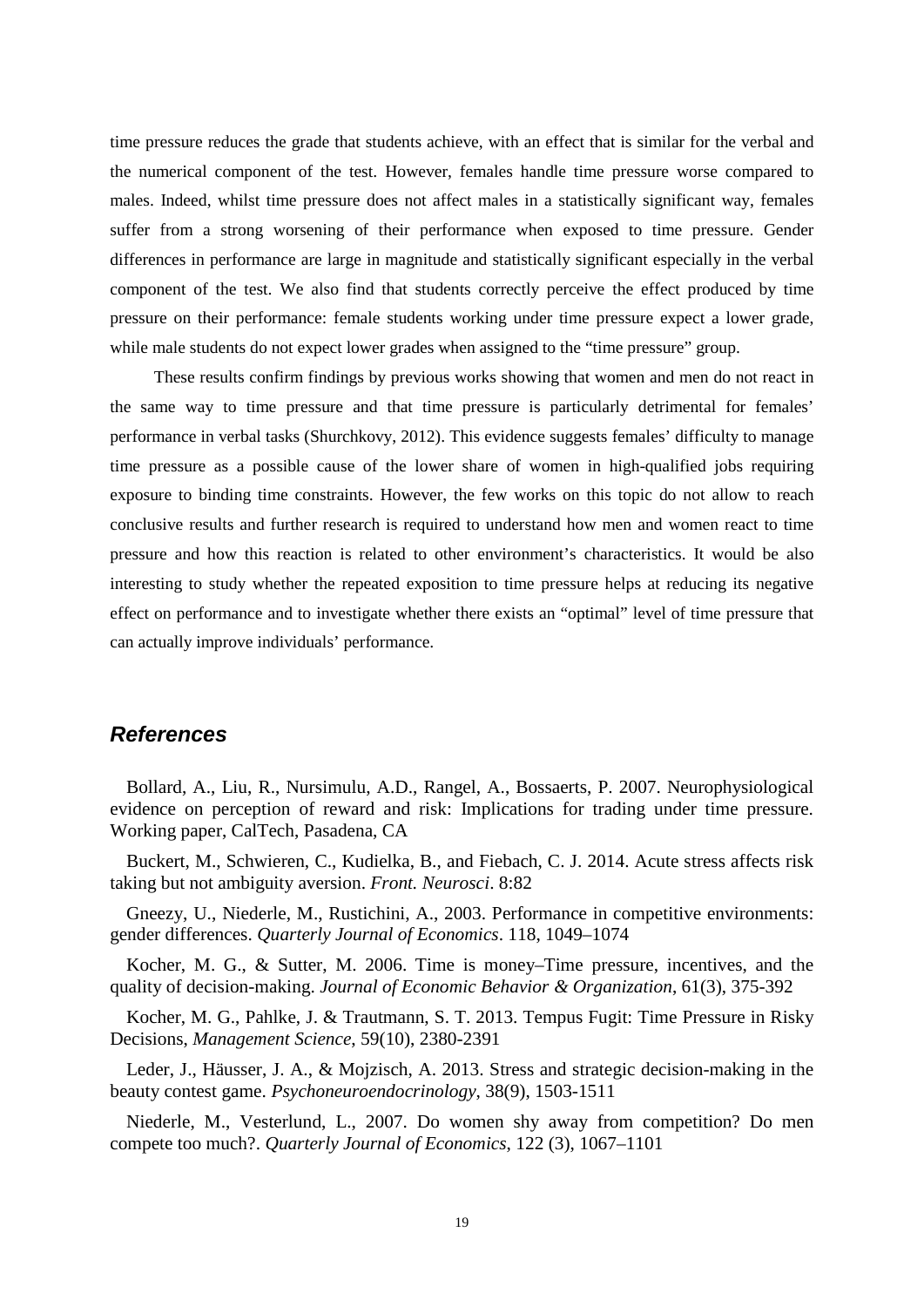Putman, P., Antypa, N., Crysovergi, P., and van der Does, W. A. 2010. Exogenous cortisol acutely influences motivated decision making in healthy young men. *Psychopharmacology* 208, 257–263

Shurchkov, O. 2012, Under Pressure: Gender Differences In Output Quality And Quantity Under Competition And Time Constraints. *Journal of the European Economic Association*, 10: 1189–1213

Starcke, K., Wolf, O. T., Markowitsch, H. J., and Brand, M. 2008. Anticipatory stress influences decision making under explicit risk conditions. *Behav. Neurosci*. 122, 1352–1360

Sutter, M., Kocher, M. & Strauß, S. 2003. Bargaining under time pressure in an experimental ultimatum game. *Economics Letters*, 81(3), 341-347

Voyer, D. 2011. Time limits and gender differences on paper-and-pencil tests of mental rotation: a meta-analysis. *Psychonomic bulletin & review*, 18(2), 267-277

#### **APPENDIX. Time pressure and students' performance: second test**

In this appendix we investigate the impact of time pressure on students' performance in the second test. Table A1 shows OLS estimation results for the specification including all our control variables plus the grade achieved in the first test.

In the first three columns we investigate whether having to complete the second test under time pressure has affected students' performance at the test, both overall and in the two different tasks and whether the effect is heterogeneous according to gender. Our sample reduces to 144 students who attended both the first and the second test. We find that being exposed to time pressure reduces students' grade at the second test both overall and in the two components of the test. However, this effect is common to both male and female students.

In columns (4) and (5) we investigate the effect of time pressure on students' absolute and relative expectations using the subsample of 129 students who took both tests for which we have such information. We find that students working in the time pressure group expect a lower absolute and relative grade compared to control students' expectations. However, as for actual performance, expectations also do not differ between treated males and females.

However, as we show in the paper, students deciding to sit also the second intermediate test are no longer randomized over the assigned group for the test. Moreover, they received a feedback after the first test, both in terms of the grade scored and in terms of self-evaluation of the time needed with respect to the complexity of the exam.